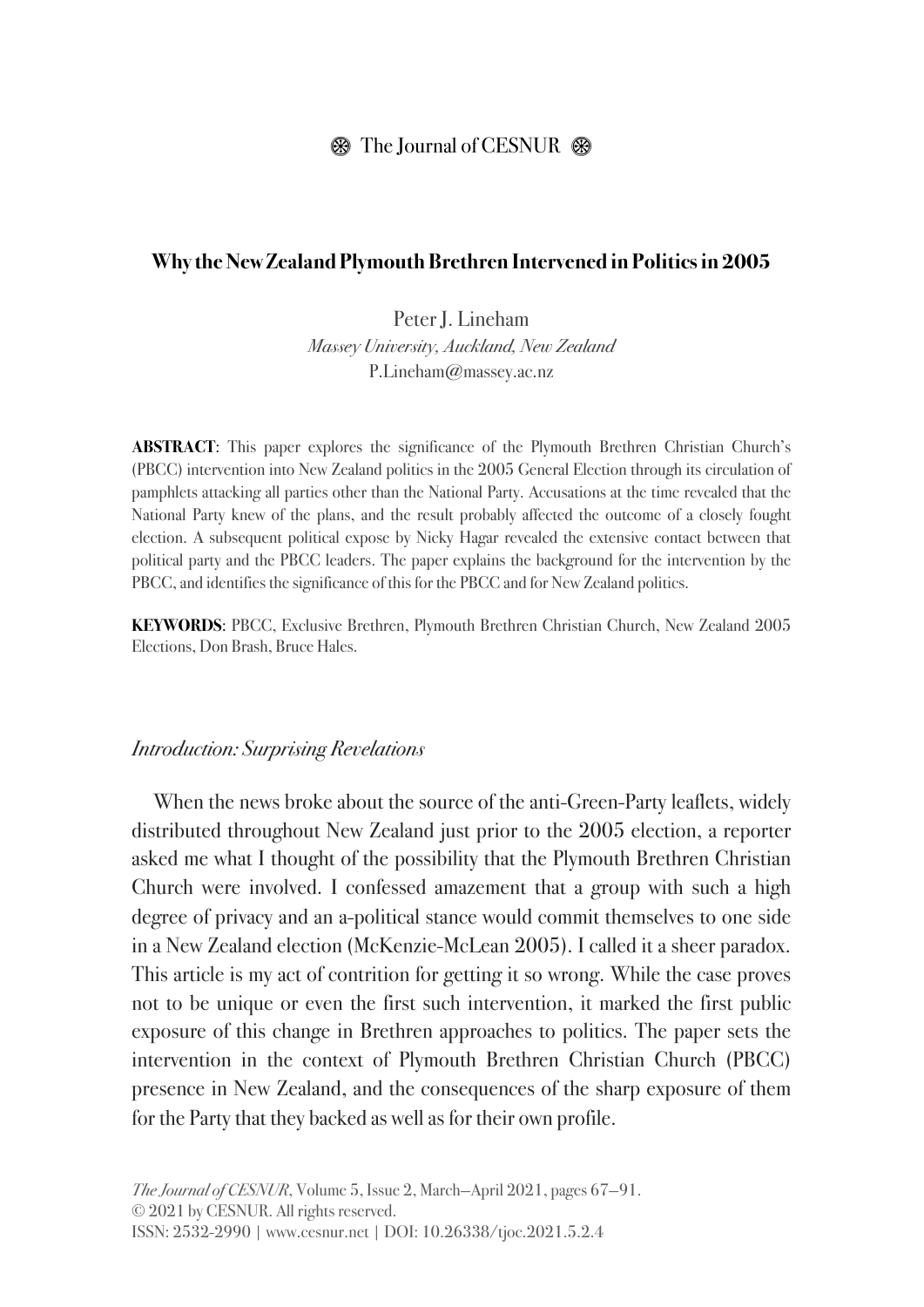# *Caught Red-Handed*

In New Zealand under the system of Mixed Member Parliamentary democracy (MMP) adopted in 1993, all political literature in the months after the announcement of an election date must be authorized by an agent, who must provide their name and address on every piece of literature. There is a maximum sum (\$20,000 NZD in 2005) that each candidate may spend on seeking election. Overall party expenditure is limited to \$1 million plus that permitted to individual candidates, so in the case of a party standing candidates in all 120 seats, the overall total is \$2.4 million. Expenses incurred by an outsider to support the same cause need to be counted as expenses incurred by that party. The source of donations to a candidate above a certain level needs to be declared, although that level has been subject to much debate since the 1993 legislation. These rules are based on the historic English electoral abuse of "treating" to induce people to vote for specific candidates, and have been often reviewed (Geddis 2007). They were particularly controversial in 2005, because the Labour Party-based Government, which was struggling for financial support, had issued an election pledge card, which it claimed was exempt from election expenses and was not paid for by the party but out of government funds. Meanwhile the National Party, which was unlike Labour, flush with funds beyond what it could spend in the election period, had begun electioneering advertisements before the election had been declared, thus partially evading the expenditure restrictions.

Then on 3 September, just two weeks before the General Election was scheduled, pamphlets began to appear in letter boxes across the country, attacking the Green Party, an environmental party which has had significant support since the 1990s. The leaflets did not declare their support for any specific party. The leader of the National Party and leader of the opposition in Parliament, Don Brash, was emphatic in the face of media questions on Monday 5 September that his party had nothing to do with the campaign, and of course any other stance would have required them to declare the costs as part of National's electoral expenses (Hager 2006, 30–1). The issue intensified over the next few days as further pamphlets appeared, most only distributed in parts of the country. In the end, seven pamphlets appeared, and there was unexpectedly intense interest as to the authors of the pamphlets.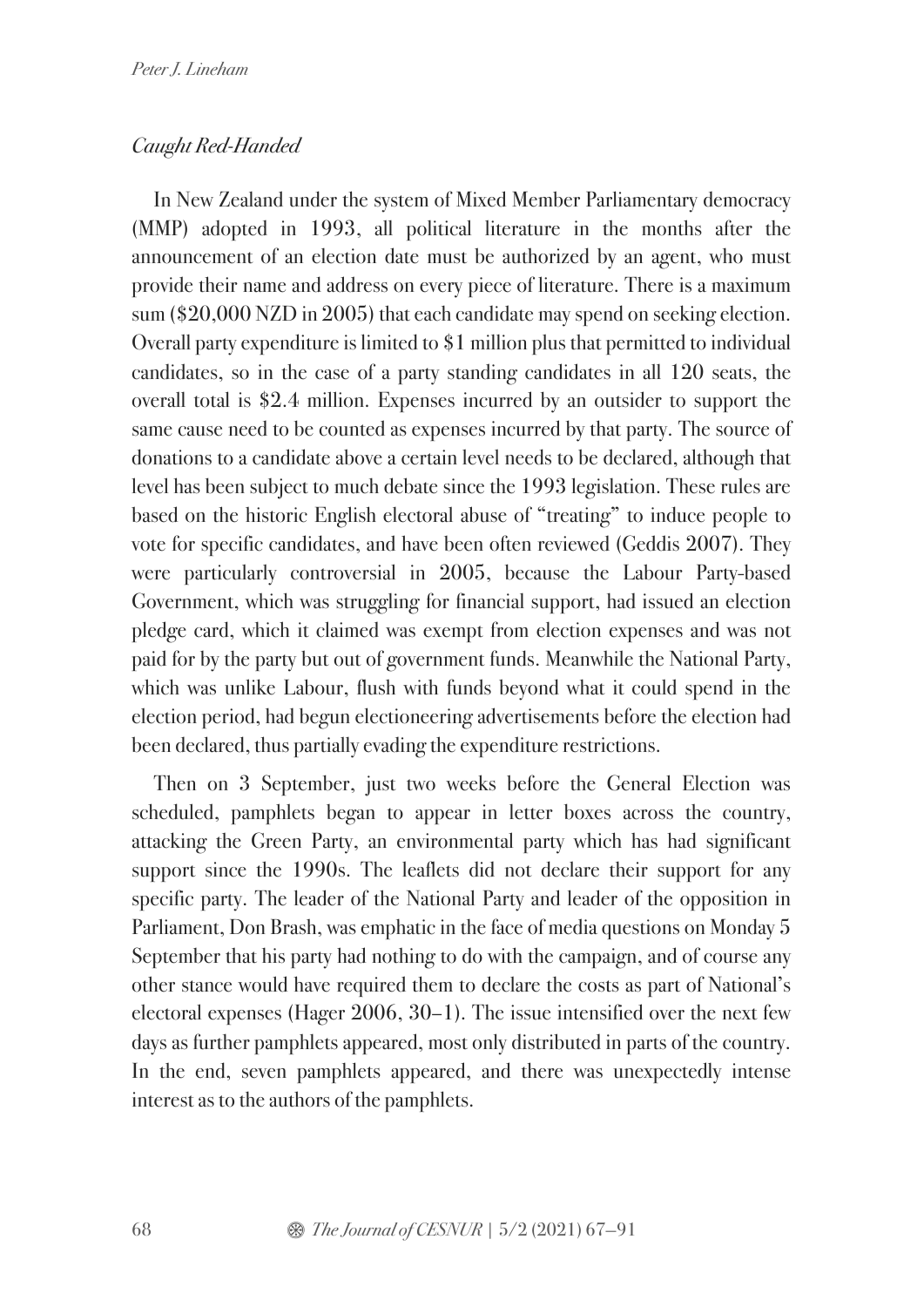The name appearing as the authorizing agent on the first pamphlet ("the Green Delusion") was Stephen Myles Win of Favona Road in the suburb of Mangere in New Zealand's largest city, Auckland, very close to the large Auckland Exclusive Brethren central hall. While Stephen Win had no public profile, his brother Phil Win was known to be a prominent member of the Brethren, and this was the first clue of the source of the pamphlets. J. Hawkins of Brent Place in Christchurch, identified as the member of a group calling itself "New Zealand Advocates for Timely Healthcare" was named as the authorizer of a pamphlet on healthcare, which urged people to "use your party vote to put someone else in charge." Later leaflets on why people leave for Australia were authorized by S.A. Smith of New Plymouth, while a call for a budget surplus to be distributed by way of tax cuts ("claim your seat to watch the All Black Action") was authorized by M. Powell of 30 Stephen Lynsar Place, Mt Roskill, in Auckland. J. Charles Thomas, of Sutton Place, Richmond in Nelson authorized a pamphlet focused on senior citizens, and there were a couple of other pamphlets focusing on health needs and defense needs. None of these pamphlets focused on what one might have thought of as Brethren values. Admittedly there was a passing reference to declining moral values in one pamphlet, and to restoring the family as the cornerstone of our society (along with retaining the existing flag of the country and rebuilding the defense force, these concerns were named as the "sacred values" of the state). No party was ever explicitly recommended, but the parties on the blacklist were very explicitly identified as Labour and the Greens, which were the key members of the existing government.

Jeanette Fitzsimons, the co-leader of the Green Party, was the first politician to complain and identify the Exclusive Brethren as the source of the pamphlets (McKenzie-McLean 2005). Immediately suspicions were aroused that this was a campaign at the behest of the National Party. National candidates for election were questioned by reporters, and some admitted that they had been offered help by Exclusive Brethren members (Brown 2005). By the end of the week, National politicians were forced to admit that they knew of the Brethren's plans. It was a very damaging admission for National so late in the election campaign, and the bad publicity is generally recognized as contributing significantly to their loss at the election booths, after having previously led in the opinion polls.

One consequence of the controversy was an act of parliament passed in the next session by the Labour-led coalition, which required anonymous donations to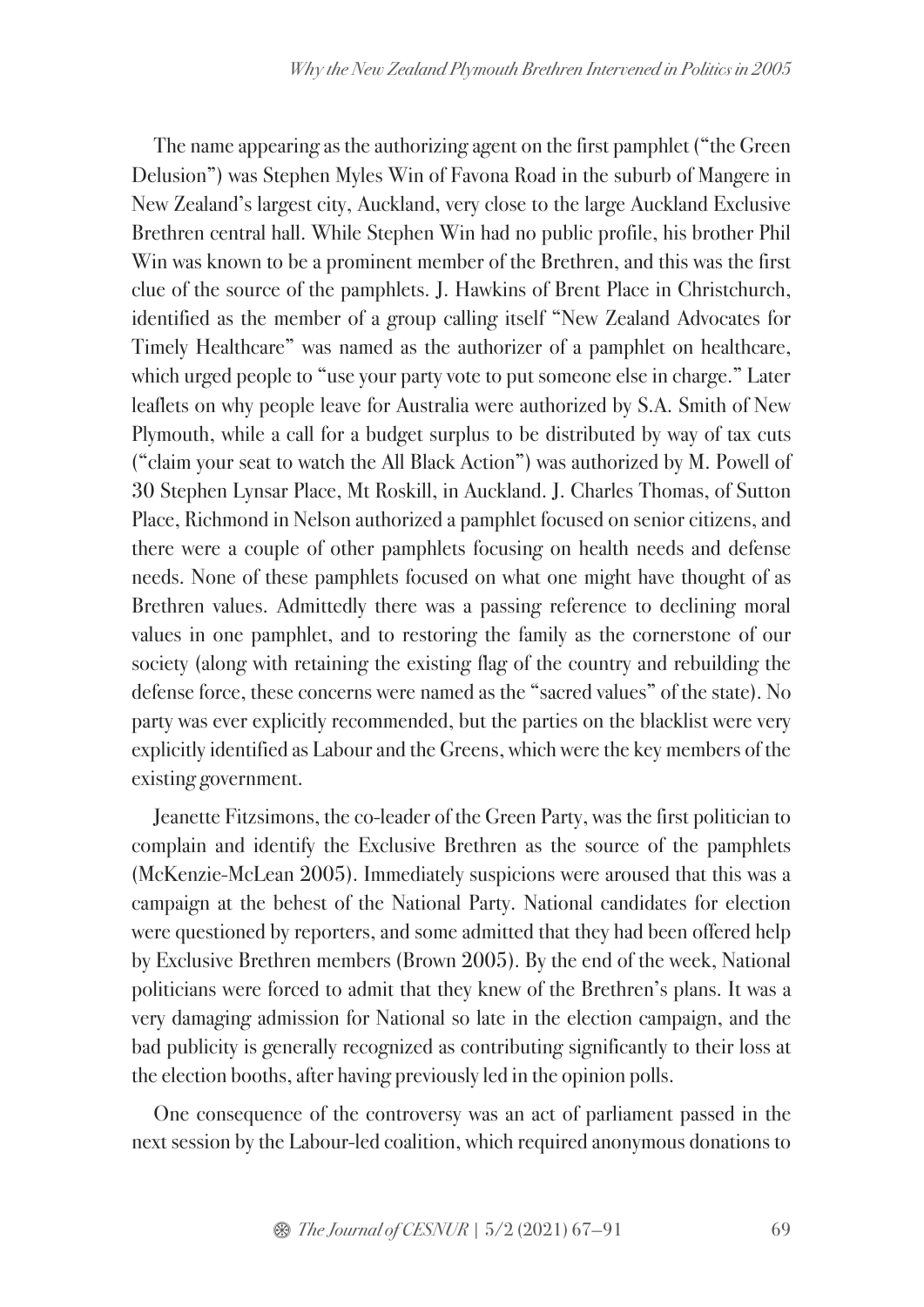political parties to be disclosed if they cost more than \$1000 for any one candidate or \$10,000 per party. It further required "third parties" (like the Brethren) to be registered as political groups if they spent more than \$12,000 a year and aimed to influence voters. Such groups were allowed a maximum of \$120,000, if they were not standing candidates in their own name (James 2008).

The issue was not easily forgotten, for at the end of 2006 a very significant book by Nicky Hager was published, *The Hollow Men: A Study in the Politics of Deception*. There was intense public interest in this book, which highlighted in its opening chapter the secret deal between the National Party and the Exclusive Brethren, and went on to reveal other ways in which the National Party ignored all principles and disguised its key values, to seek victory in the 2005 election. Based on a cache of leaked emails from the National Party office, the source of which remains a matter of debate, it is recognized as a classic of political exposes. While this expose brought unwelcome negative reputation for the National Party, a change in leadership and direction enabled it to wash its hands of its mistakes. For the Exclusive Brethren it was more serious, for the public reaction to their involvement was so unremittingly negative that it must have come as an unpleasant shock.

# *Reputation of the Exclusive Brethren*

Within the New Zealand scene, the reputation of the Exclusive Brethren had been particularly sullied by a major stoush with the argumentative National Member of Parliament for Nelson, Nick Smith. Nelson was the place of origin of the Brethren and they remained strong there. When Smith criticized their behavior and actions in a child custody case, he was sued for \$4 million by the Brethren. The case was that of Stan and Julia Field, for when they were placed under discipline by the Exclusive Brethren, the grandparents, Geoff and Letitia Hickmott of Rangiora, who were very prominent in the church, used a court order to gain custody of the children. It took three years for the parents to recover their children (Brett 1993; *Nelson Mail*, 16.9.1997; *New Zealand Herald*, 16.11.1994). Smith used parliamentary privilege in a speech of 11 November 1992 to criticize the Brethren. As he said in his speech (which did not name the couple but did name the Exclusive Brethren),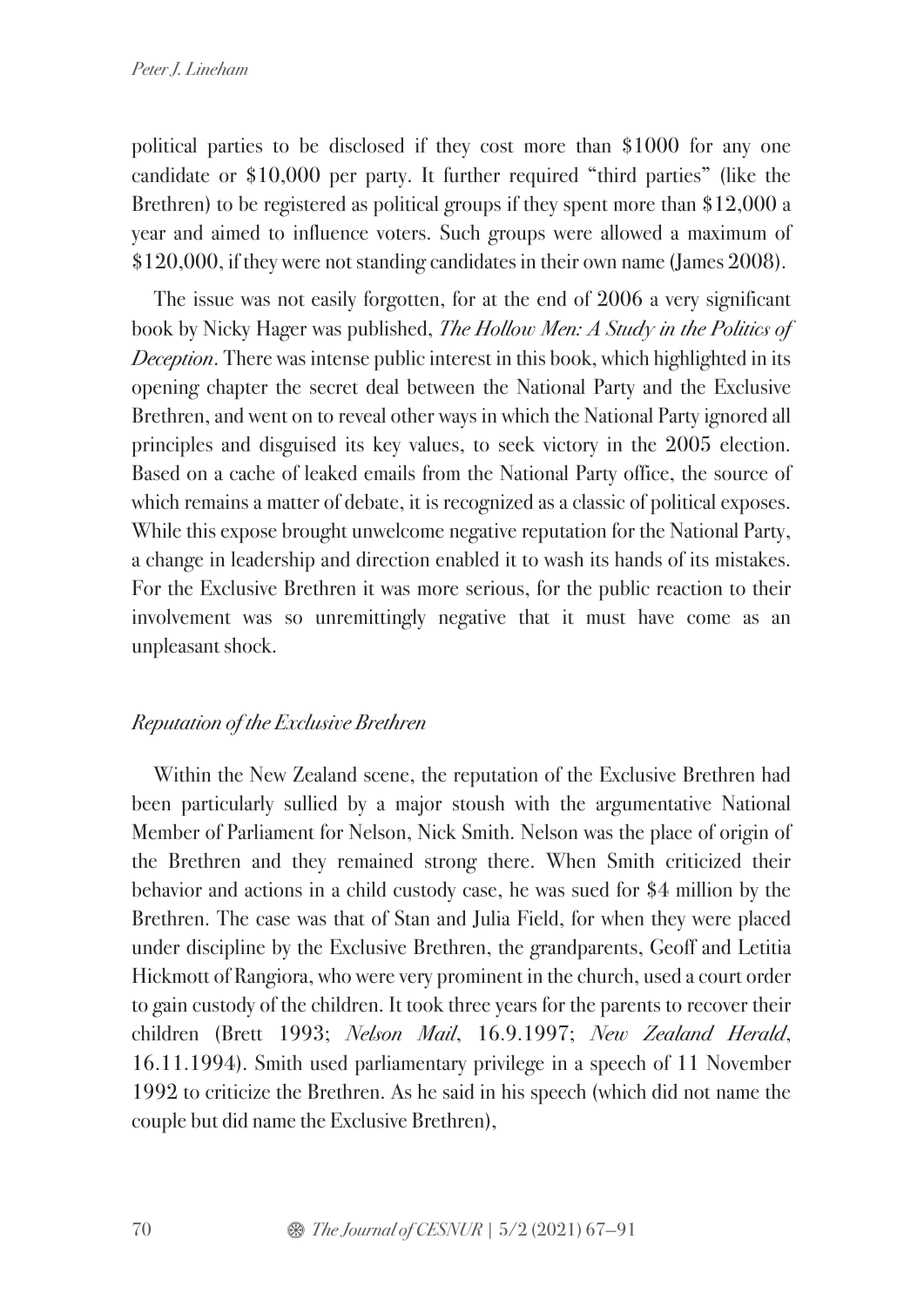The public face of the church is that of a group of hard-working honest people who keep very much to themselves and do no harm. But there is a more sinister side to the church, which is involved in extreme forms of psychological blackmail, which is used to rip families apart in the name of Christianity (Parliament, New Zealand 1992).

He was subsequently charged with being in contempt of the ruling of the Family Court, but public sympathy was almost entirely with him. Edward Malcolm, a prominent member of the Exclusive Brethren in Nelson and a seller of farm machinery, was a key player in the dispute, and the Brethren used a private detective to find evidence against the suitability of the Fields as parents (Brett 1993). This case continued to be discussed as late as 2006 (*New Zealand Herald*, 14.10.2006). The debate even led to an amendment to the law relating to custody (Ahdar 1996).

Nick Smith was an elected member of the National Party and perhaps that is why he was curiously sympathetic to the Brethren when interviewed in 2005 about their political intervention (Phillips 2005). This was probably a clue to the rather remarkable change in approach taken by the Brethren at the time.

Brethren willingness to split families when some in the family had left the church had been apparent from the time that the doctrine of separation was applied more stringently to families from the early 1960s. In 1962, there was a burst of public concern about cases of this, mirroring parallel exposure and debates in Britain and Australia. In May 1962, there was publicity about an act of repentance required of a member who wanted to recover his wife from whom he had been separated (*Evening Post*, 3.5.1962). In June 1962, Mr. Miles Allen ordered his grandmother to leave his house, provoking public concern (*Evening Post*, 20.6.1962). There were further cases of family splits publicized in July 1962 (*Evening Post*, 21.7.1962). There were tentative police investigations into Brethren actions at this time (*Evening Post*, 7.5.1962;17.5.1962). The then Minister of Justice pondered the need for a public inquiry, but apparently decided against it (*Evening Post*, 2.5.1962).

As the movement experienced rifts in the 1970s, there were further cases of family schisms evidently ordered by the church, some of which attracted attention from the media, including the Woods family of Motueka. As a result, James Symington (1913–1987), the international leader or "man of God" of the movement, visited Christchurch in 1977, but the result was no move from the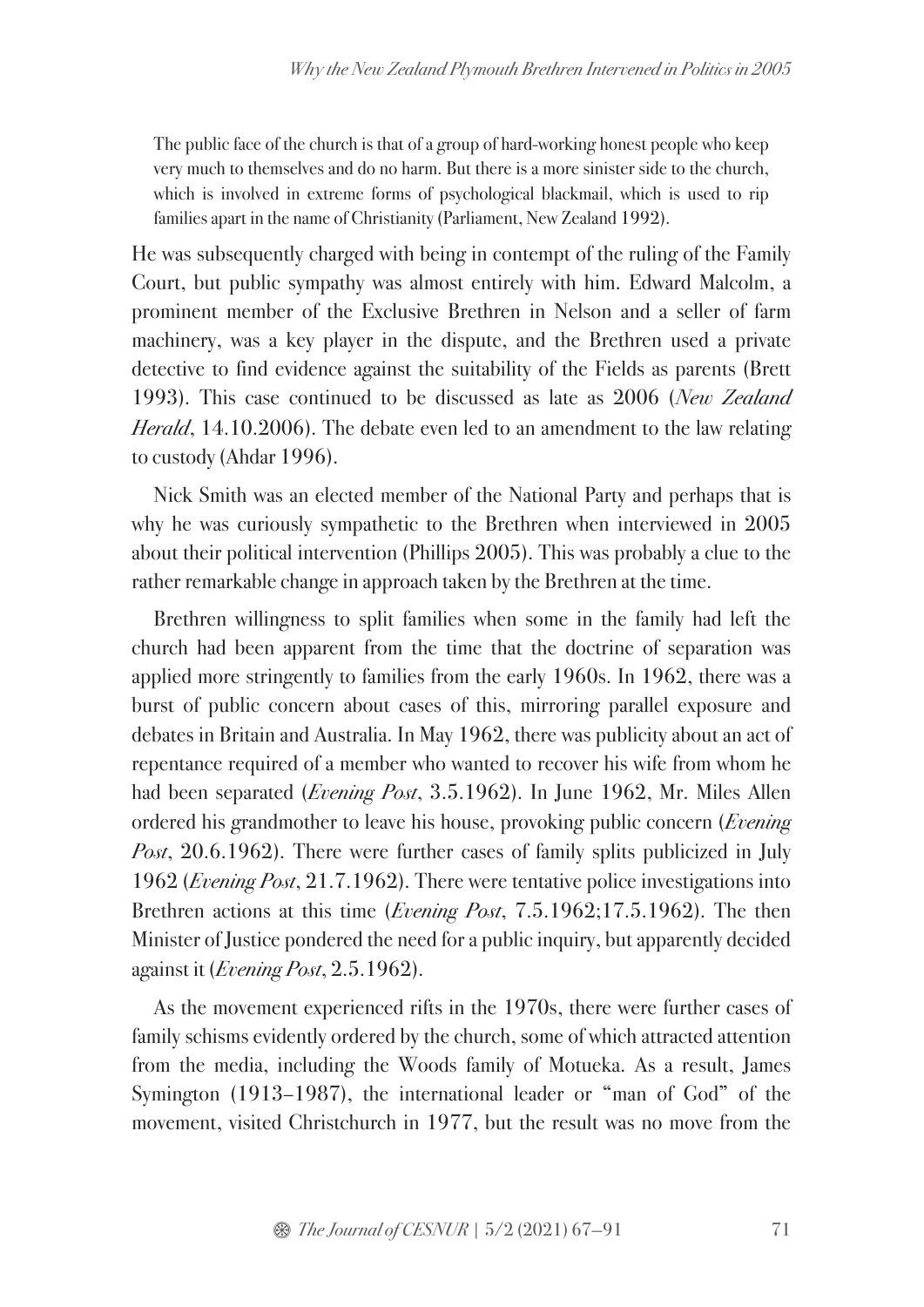approach, as is evident in the similar case of separation involving Murray Turley of Wellington in 1978 (Brett 1993, 49).

# *Exclusive Brethren Pain*

Exclusive Brethren were highly upset as a group at the level of vituperation levelled in their direction in 2005 and 2006. A petition by Graeme Turley and 26 other people presented to Parliament by the Hon Peter Dunne on 6 October 2006 and reported back on 10 May 2007 asked:

That the House instruct its members to desist from denigrating a minority group known as the Exclusive Brethren because some of its members independently chose to lawfully participate in the 2005 election debate (Parliament, New Zealand 2005).

The Standing Orders Committee of the House of Representatives declined to make such a recommendation.

Meanwhile David J. McLean asked for an opportunity to respond to comments on behalf of the Exclusive Brethren community to statements in the House by Jill Pettis MP on 24 May 2006 and by the Hon Phil Goff on 14 June and on 6 September 2006. This was tabled in the House and entered on the official record on 8 November 2006. Pettis had commented that "the Brethren were not concerned about moral issues at all, but were just concerned about power, influence, and money" and Goff had said that the Brethren were a "clandestine" and "extremist" group and that they showed "lies and dishonesty" in respect of election advertising. The Brethren response said that these comments were "very hurtful to us" and that the Brethren were very concerned about legislation about prostitution, gay relationships "and other bills that conflict with the teachings of the Bible to which we hold dear" (Parliament, New Zealand 2006). This approach was consistent with the approach taken to public attacks in other countries.

There is doubtless an element of truth in the protestations, although anyone with knowledge of how the Exclusive Brethren functions would know that the Brethren can readily deny responsibility for anything done by members since very little is done formally in the name of the Brethren. Yet the Brethren operate as a closely knit community, with an emphasis on consistent international approaches and standards. So, while in one sense the political interventions were private initiatives, it is inconceivable that they could have been undertaken without some kind of approval, and it seems certain that Brethren throughout the country were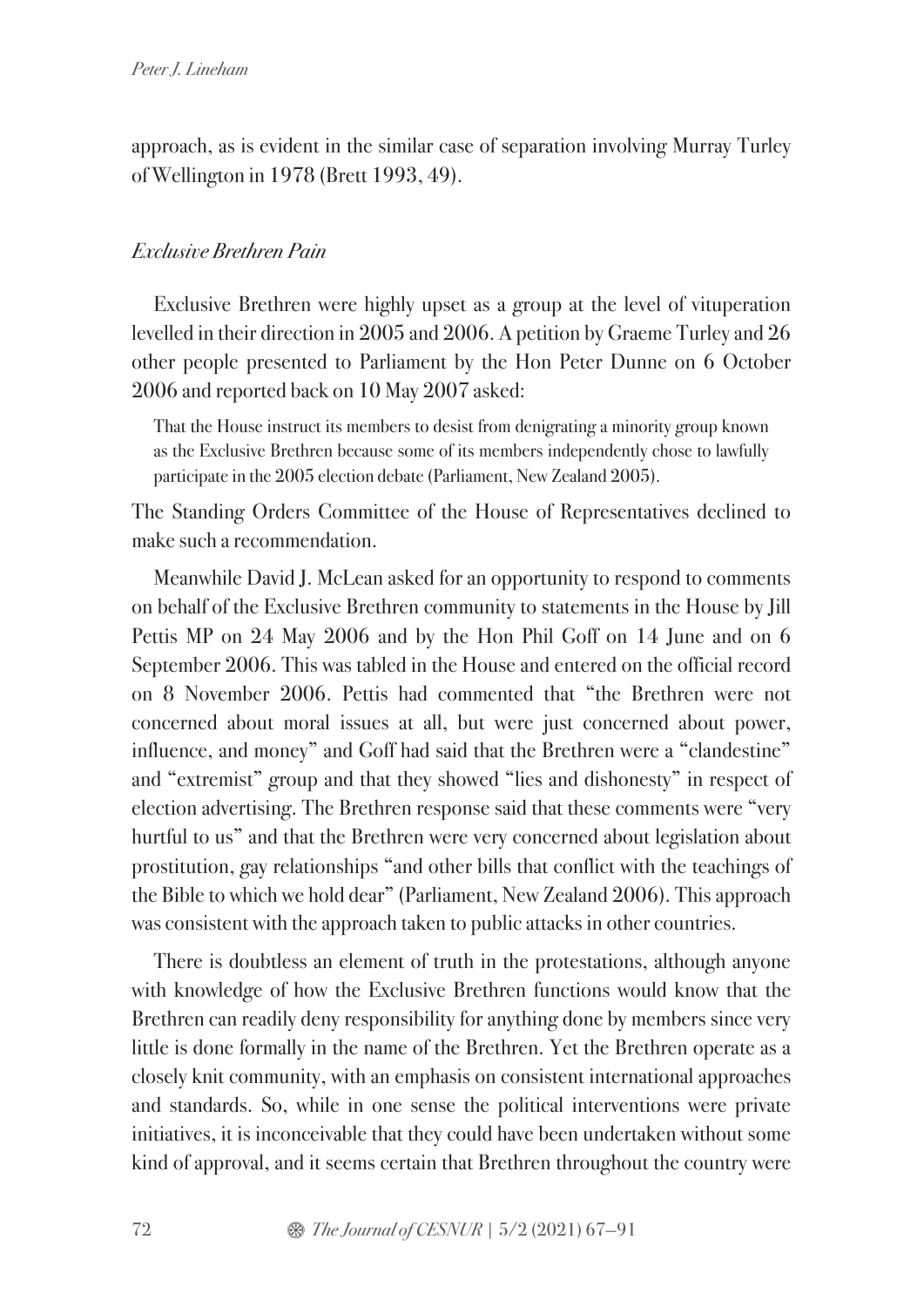well aware of the publicity about to be distributed. At the same time many members approached National Party candidates, although the letters indicating this were probably deliberately destroyed. Ex-members have certainly confirmed that they were encouraged to do this.

### *Scale and Expansion*

The issue was particularly significant because the Brethren history in New Zealand has meant that they are probably stronger in New Zealand than in any other country. The PBCC give their total numbers today as over 50,000, and indicate that 15,000 of these are in Australia. This works out at about 0.06% of the population. The New Zealand proportion is approximately double this level, because of the significant impact of both Open and Exclusive Brethren in dairying districts in the nineteenth century (Lineham 1977).

There are two sources to establish Brethren numbers, the religion question in the official census (New Zealand Government Department of Statistics 2001– 2018), and the assembly address list circulated within the movement. There were about 55 assemblies in New Zealand in 1950, and perhaps some 5,000 adherents and their children. By 1957 the assembly list published included some 71 assemblies. The concentration of these was very remarkable. Except for Dunedin, Timaru, and Gisborne, Brethren were clustered in specific regions. There were 11 assemblies in Northland, 13 in Auckland and South Auckland, four in the Waikato, three in Thames and Tauranga, two in Taranaki, three in Hawke's Bay, eight in the Manawatu, nine in Nelson, and seven in Central Canterbury. If one assumed 50 members in each (rather high for some country assemblies), one would reach a total in fellowship of 3,550 adults plus perhaps another 1,500 children, for Exclusive Brethren birth rates are high, so that would bring total numbers to 5,000. There is some confirmation of this in the acknowledged figure of some 850 Brethren in the upper South Island in the 1990s (Brett 1993, 49).

In recent years, the government census has distinguished Exclusive Brethren from Open Brethren, and this has provided an alternative source of information. In 2001, 1,947 people described themselves as Exclusive Brethren, 435 as Plymouth Brethren, and 7,503 as Brethren not further defined (but this probably included some of the Open Brethren although these were also separately listed at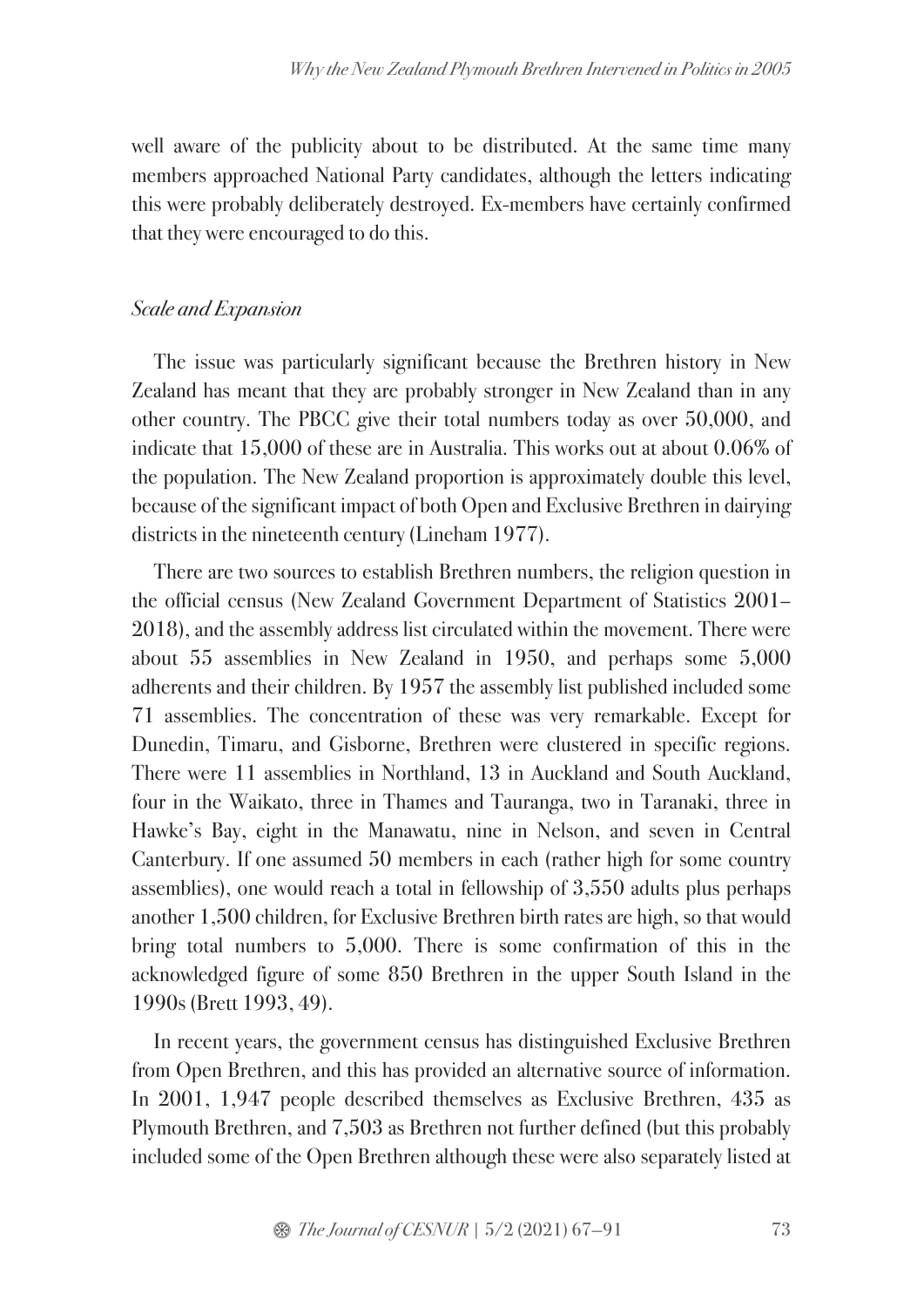10,149 people). The 2006 census recorded 2,313 Exclusive Brethren and 324 Plymouth Brethren and 6,663 Brethren Not Further Defined, with 10,134 Open Brethren. In 2013, at the time when Exclusive Brethren had decided to rebrand themselves, just 219 people called themselves Exclusive Brethren, but 5,388 people described themselves as Plymouth Brethren, and so we can be reasonably confident that the total number of these Brethren was about 5,670 or 0.13% of the total population. In 2018 the total of "Exclusive or Plymouth Brethren" was 6,822, a growth to 0.15% of the population (New Zealand Government Department of Statistics 2001–2018). These numbers are reasonably consistent with the address list books issued in the period.

As for regional concentrations, in the 2013 census, the places with the highest percentage of Plymouth Brethren were in the extreme north of the country at Three Mile Bush in the Whangarei region (3%), Dargaville (3.18%), Maungaturoto (12.3%), Kaiwakai (5.18%), Wellsford (6.36%), and across the whole Kaipara district (1.91%). In the main city of Auckland, the Rodney, Puketapapa, and Papakura boards were the only ones where Exclusive Brethren numbers were above 0.25%. Frimley in the Hastings area (5.01%), Churton Park in Wellington (1.45%), and Pahiatua (4.48%) were places of remarkable Brethren presence in the lower parts of the North Island. In the South Island, the strongest areas were the thinly populated West Coast where both Buller and Grey district were above 0.5%, and Orowati near Westport reached 5%. The Brethren origins in New Zealand were also places of strength, for the Tasman district proportion was 0.32% and Saxton in Nelson reached 2.03%. In the eastern province of Canterbury, the Waimakariri district's proportion was 0.28% and Southbrook in Rangiora 3%, while the Ashburton proportion was 0.24% and the Timaru district 0.36%, with Washdyke and Gleniti near Timaru reaching 3.13% and 1.64% respectively. The Waitaki district and Invercargill were also above 0.25%.

This geography shows that the areas of strength parallel those of the Open Brethren especially prior to the 1960s, although sometimes one or the other group dominates. In the country areas of the Manawatu all types of Brethren are very strong, but the Open Brethren dominate in the Rongotea and Feilding areas while Exclusive Brethren are dominant in the Ashhurst and Foxton districts. The same pattern is evident in Nelson and Canterbury. This reflects the common origins of the movement, and their appeal to the same sorts of people, notably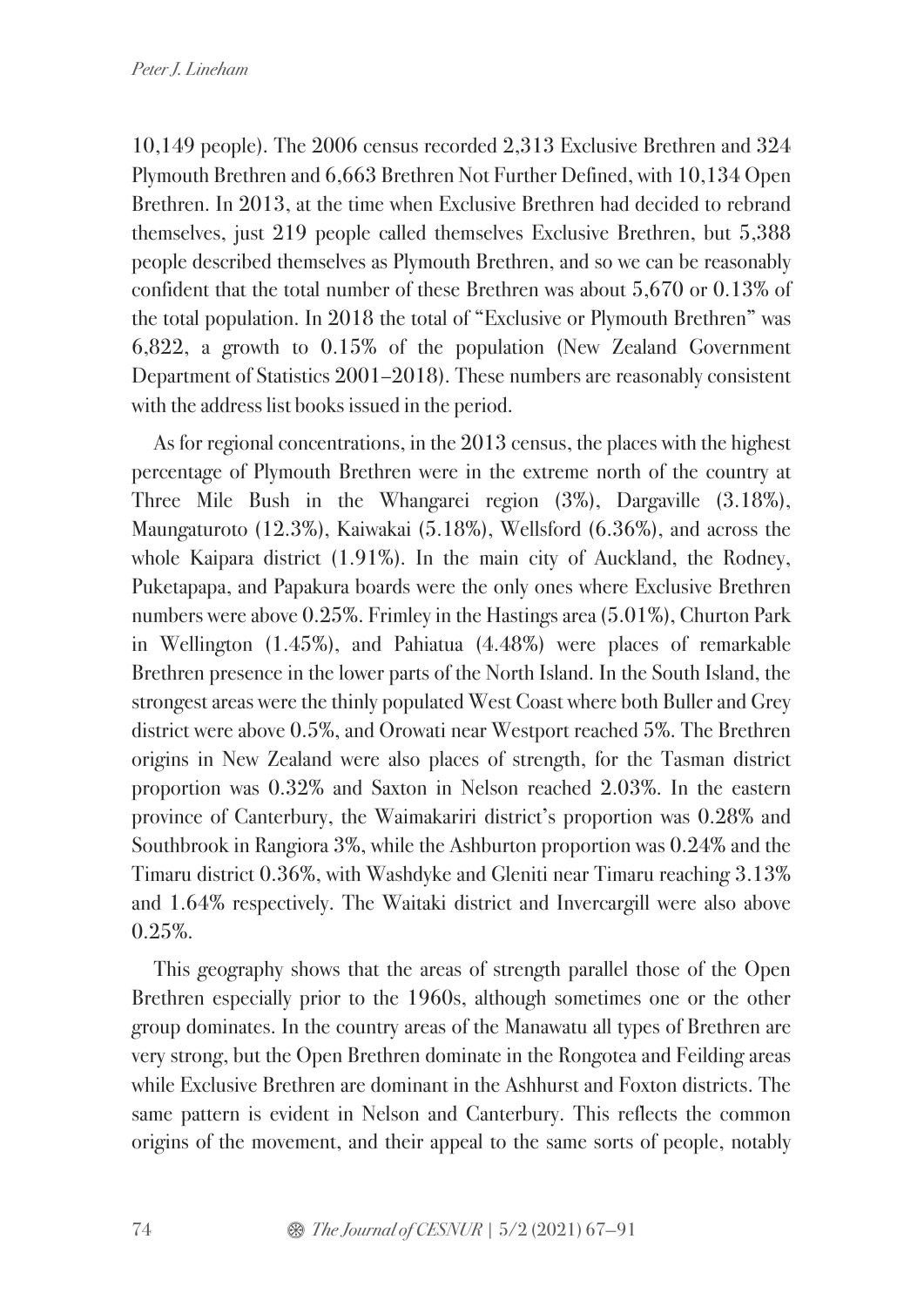self-made people, especially dairy farmers, opponents of the hierarchical society. These trends are changing as Exclusive Brethren have urbanized, and under John S. Hales (1922–2002) and Bruce Hales as the leaders of the movement members have been relocated to new regions, with the evident aim to spread a Brethren presence across the world, and this has meant that Brethren have been directed to move to specific places in New Zealand to ensure that the "Testimony" remain strong. Moreover, the system of monthly "interchange" meetings initiated by James Symington, requires that there be clusters of assemblies in each region. The trust document for the Cambridge East Gospel Trust, which erected a very large building in 2003–6 to provide suitable accommodation for national gatherings, included provision for no insurance, and "the Minister of the Lord in the Recovery," Bruce Hales, was required under the terms of the document to sanction all decisions of the Trust (*Dominion Post*, 30.9.2006).

The recent censuses indicate that the PBCC is a growing community in New Zealand, with the highest proportions of the age cohort in all the age groups from 5 to 29. The lowest age groups were in the 40s and 50s, probably reflecting significant departures from the fold in the 1970s through to the 1990s. (The pattern is very similar in Australia). Ethnically, all members labelled themselves as New Zealand Europeans.

# *Business Patterns*

Before the 1960s, Brethren were particularly strong in dairying districts, but the policies of that era meant that many sold farms and moved into the towns. The stronger Brethren families have since then sought new business opportunities, although many of these related to rural service industries. There is an indication of their current profile in what we know of the names publicized during the 2005 controversy. Richard Simmons of Timaru owned and operated Aspect Furnishings. He was the brother of Andrew and Neville Simmons of Aspect Interiors in Auckland, members of the so-called "secret seven," the group of Exclusive Brethren that held a press conference during the election controversy. The father of these three men, Harold, had business dealings with Bruce Hales, the Sydney-based world leader of the movement (*Dominion Post*, 28.9.2006; Hume 2005). Greg Mason, another of these men, operated Pump and Valve Specialties (Hume 2005). The Newman family in Auckland owned and operated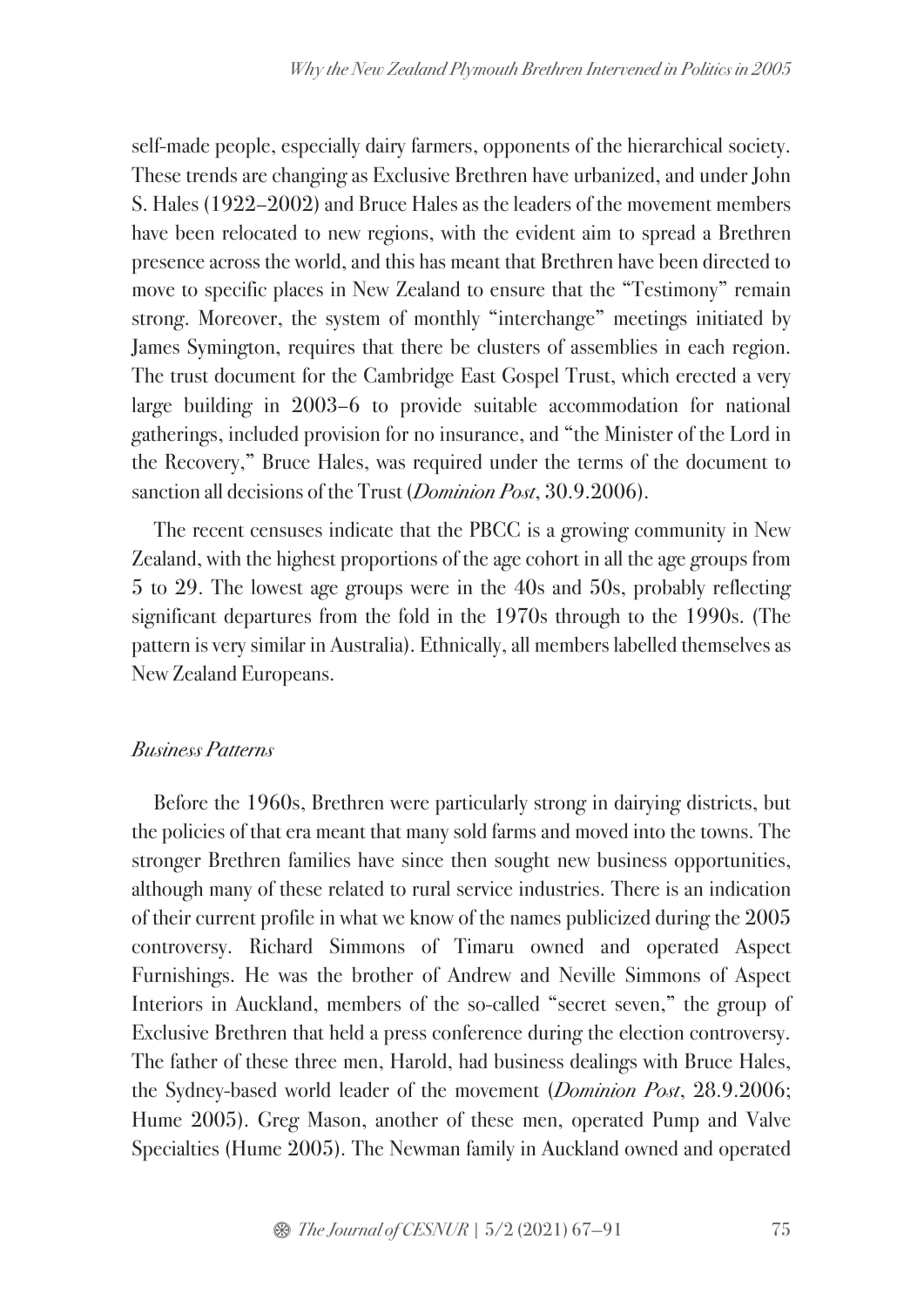Formsteel Industries Ltd. Andy Smith owned a farm machinery business in the Hawkes Bay as well as Strategic Information Services. Tim Lough owned a Wellington concrete products business, and Doug Watt ran OMC Power Equipment in Christchurch. Allan David was the director of Wanganui produce and welding companies (Hume 2005, *Dominion Post*, 28.9.2006). This characteristic of private business operators seems to be reflected at other levels of the body. Reporters in Dargaville in Northland investigated Brethren businesses in 2005 and identified their ownership of twelve firms in this small rural town (Shepheard 2006).

Business developments were hampered in the 1970s and 1980s by the Brethren's view that computers were part of the strategy of the anti-Christ, seeking to destroy Christian profession. This approach did not align with the outlook of the new and more commercially connected Australian leadership. In 1990 Brethren still abhorred computers but found ways to accommodate electric typewriters and pocket calculators (Smellie 2006). There was a gradual change of policy in subsequent years, as businesses were required to place bar codes on goods, and as computers became part of the fabric of ordinary life (Chapman 1999). By 2006, computers were being used "in a limited way" but the Brethren said they "recoil from the filth of the internet," radio, TV and movies (*ABC Premium News*, 27.12.2006). EAN New Zealand, the official bar code issuers in New Zealand, came to an informal understanding that Exclusive Brethren could have their manufactured goods bar-coded by third parties, usually warehousers or marketers (EAN New Zealand c. 1990). By 2018, the new Brethren website could boast that "we use the latest technology in our schools" (PBCC 2018).

Brethren found a new solution to the issues by setting up their own "Universal Business Team." This enabled Brethren businesses to draw on strengths from each other to provide group purchasing advantages, training courses, standard accounting and to put the profits into the Rapid Relief Team. UBT's list of New Zealand providers included a broad range of businesses, some but not all of them Brethren (UBT 2021). This included their own telephone system, computing and sources of financial support. As the system developed in the early 2000s, the benefits and costs became clear. Brethren businesses were massively supported by a shared network, but it also tied in businesses, making it almost impossible for anyone to leave. Bruce Hales, the elect leader of the movement, in a celebratory article noted that after the 1970s Brethren rarely worked for non-Brethren, and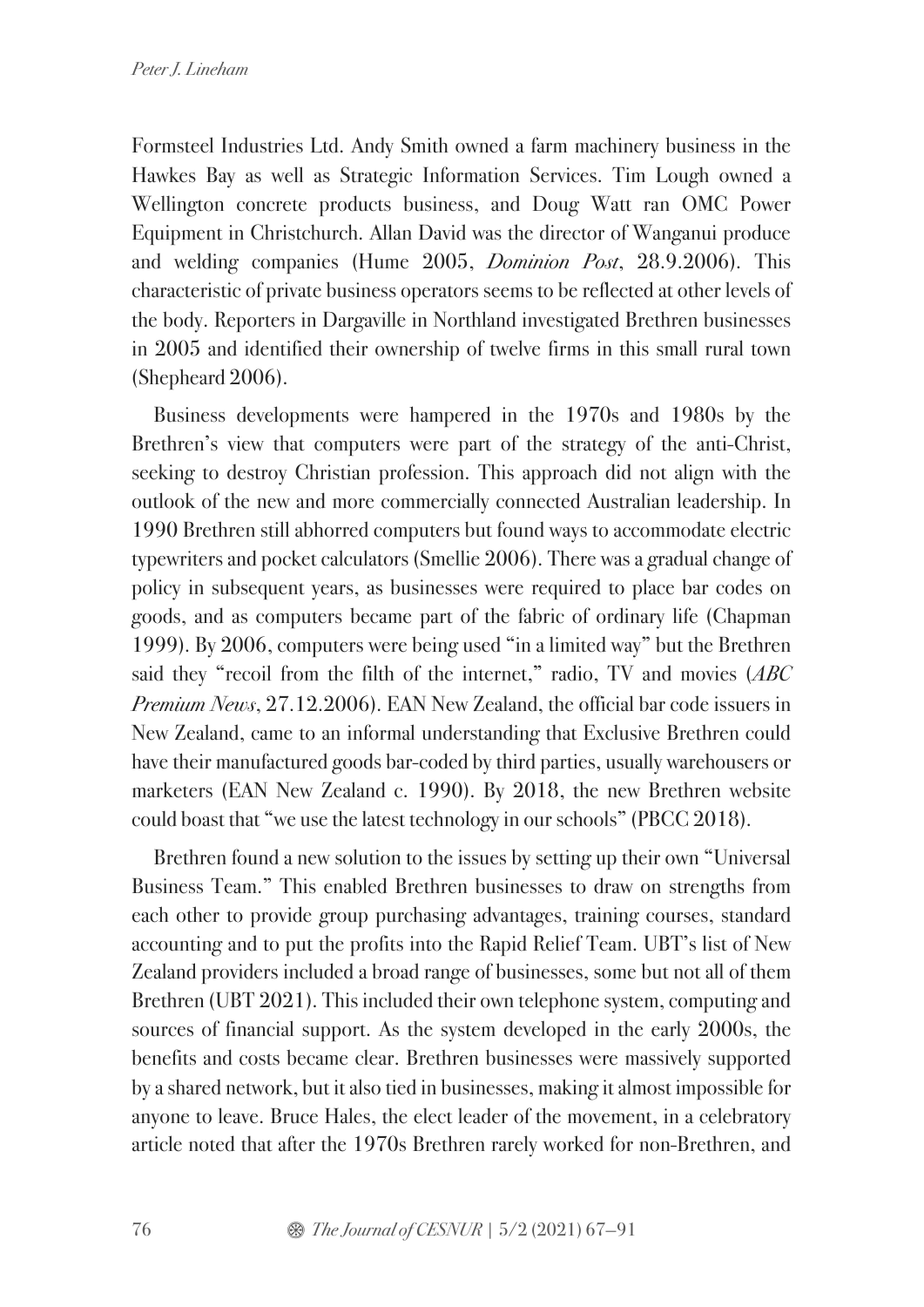estimated that there in Australia there were 1,000 Brethren businesses, employing some 3,500 Brethren and 4,000 non-Brethren employees. This indicates that the PBCC were concentrated in small businesses, which were increasingly high-tech, and contributed \$2.2 billion to the Australian economy (Hales 2007). The contribution to the New Zealand economy would be smaller, but at the same time, because of the proportion of the population, relatively higher.

### *The Doctrine of Separation in New Zealand*

It is precisely because of the significant clustering of the Brethren in tight communities where they stand out strikingly, that the Exclusive Brethren are very well known in some parts of New Zealand. And this contributed to the adverse reaction to their political engagement in 2005, and made it difficult to disguise their involvement.

Exclusive Brethren had long been marked out (especially compared to their cousins, the Open Brethren) for their focused separation from "the world." During the World Wars most if not all refused to be members of the armed forces (Lineham 2017a). They did not vote in national or local elections, they did not participate in community events, and after the 1950s they did not share food with outsiders. The practice of separation became sharper in the late 1950s, and at this time, contacts with relatives and neighborly behavior ended (*Craccum* 1970). Exposure to secular media was long seen as dangerous. Radios were forbidden probably as early as the 1920s, and subsequently television, videos, attendance at cinemas or theatres, radio telephones, fax machines, higher education, libraries, and competitive sport were all prohibited (Brett 1993, 43). In July 1961, Exclusive Brethren withdrew from the cooperative Waimea Dairy Company, since they were not to be unequally yoked with unbelievers based on their understanding of the "unequal yoke" in *2 Corinthians* 6:14, and this forced them to sell dairy farms, since the only way to sell their milk was as members of a cooperative dairy factory (*Evening Post*, 2.7.1961). In 1962 Taranaki Brethren resigned from the farmers' bobby calf pools, whereby male calves were combined into large clusters for auction as meat, and the same happened in Bunnythorpe in the Manawatu a month later (*Evening Post*, 4.5.1962; 19.6.1962). These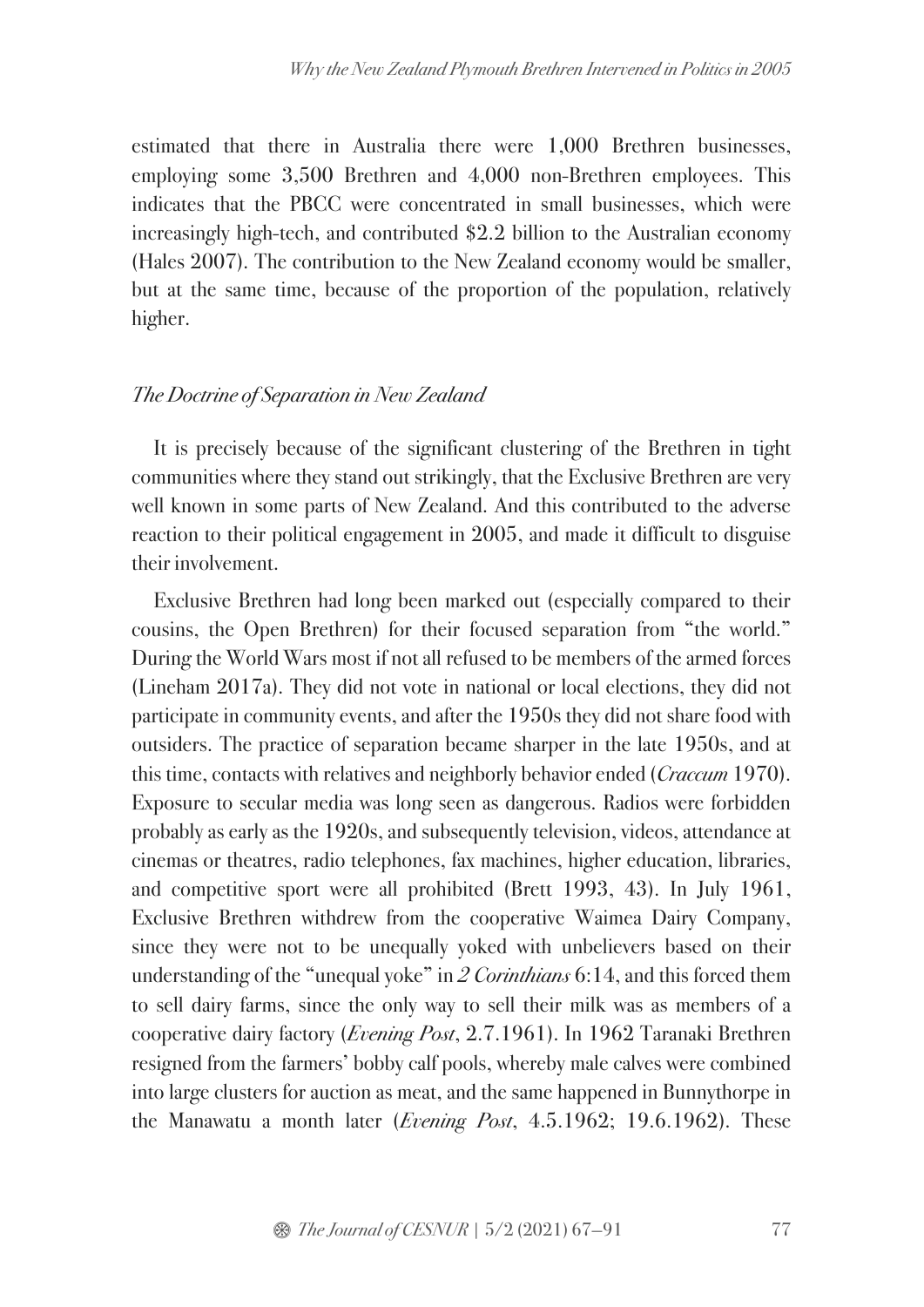precedents effectively forced Brethren out of their traditional occupations as dairy farmers in New Zealand.

# *Arrangements with Unions*

In the employment sphere, Brethren had long objected to belonging to unions. With the advent of the Labour Government in 1935, compulsory unionism was introduced in the large employers, especially in government departments. A Head Office directive in March 1940 required railway employees to be union members. At this time, a flood of protests was received from both Open Brethren and Exclusive Brethren. For example, W.E. Cox from Wellington protested that he could not be unequally yoked, and offered to pay a donation in lieu. Walter Broomhall would not pay a donation to union funds "so it does not implicate me in unionism or its principle." H.N. Suckling, a carpenter from Whangarei explained "my religious belief being that I will not link with any association." S.L. Hart from Palmerston North who had scriptural objections came from an Exclusive Brethren family (Archives New Zealand 1946–54). A circular in April 1946 allowed for an exemption from union membership based on religious belief. Subsequent files in the Railways Department indicate continued requests like the one from S.A. Bishop, chief clerk for the locomotive engineers in Auckland, who declared that "my understanding of the Holy Scriptures does not permit me joining up with any union or society amongst which some do not accept the headship of the Lord Jesus Christ," and Kenneth M. King of the Parcels Office in Hastings, writing that,

I have a conscience which does not permit me to join any other association than that to which I belong. During the past eleven or twelve years I have walked in happy fellowship with others in the light of the first epistle of Corinthians Chapter one, verse nine.

R.H. Reardon a turner in the Hutt wrote that "I am a separated Christian and as such am not free to be a member of the above organisations," and Roland Geddes Bishop of the District Civil Engineers office in Auckland declared that: "I feel that as a Christian I could not with a clear conscience be a member of a union which if necessary will set itself up against the Authority of a Government which I believe to be characteristically constituted of God"—interesting reasoning indeed! E.C. Cottle of Road Services, Hastings commented that "on account of the association such a fellowship belongs. I belong to one fellowship, Sir, having been called to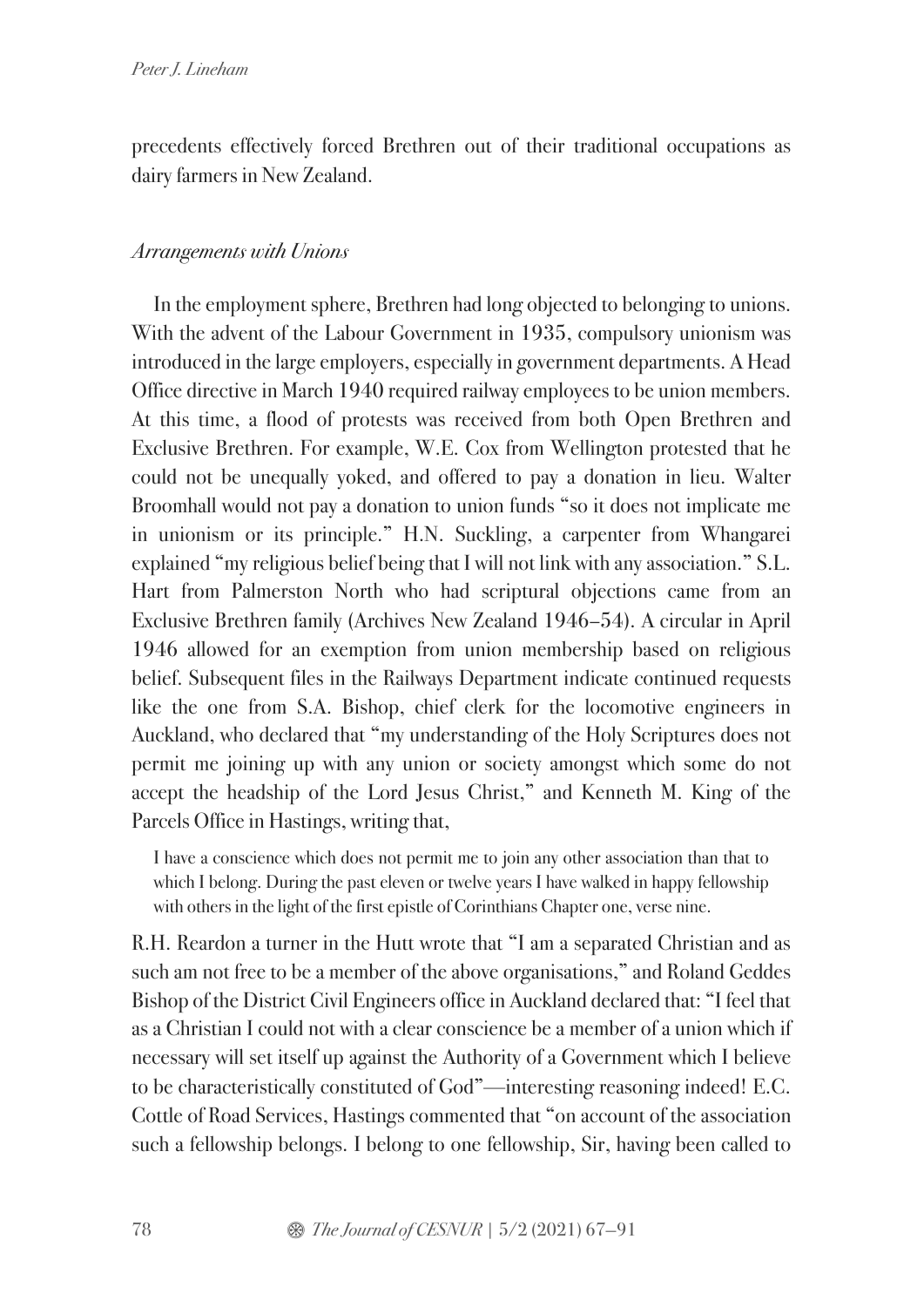the fellowship of Jesus Christ our Lord which precludes me from joining any other," while Howard Cecil Malcolm said that "unionism at every point strikes athwart of Christianity; is inveterately opposed to it, hence, to join a union would be a violation of conscience." F.H. Furness of Otahuhu Workshops straightforwardly explained that he was Exclusive Brethren and that no man could serve two masters, nor be in subjection to rulers and strike—so was one master the state? (Archives New Zealand 1946–54). The Union Membership Exemption Tribunal from 1948 to 1991 processed 1,884 claims for exemption (Archives New Zealand 1948–91). The changing legislation and its effect exempting Exclusive Brethren from union membership was made public in 1952 (*Evening Post*, 28.6.1952).

The issue was even more explosive in the light of Brethren loss of reputation after 1959. In 1962, Fintan Patrick Walsh (1894–1963), the head of the Federation of Labour, publicly expressed his discontent with the Brethren (*Evening Post*, 20.3.1962). Union issues exploded at this time, with calls for exemption in various places (*Evening Post*, 27.4.1962; 31.5.1962; 6.6.1962). The Court of Arbitration was asked to rule about the status of Fishers Bakery in Blenheim, W.R. Etchells in Hamilton, and others (*Evening Post*, 11.7.1962). Thirty members attended a court hearing before H.J. Thompson Stipendiary Magistrate, in September 1962, insisting that they would disown members forced to be in the union, but the court refused exemptions (*Evening Post*, 11.9.1962; 14.9.1962). R.M. Holmes was, however, exempted from joining the Transport Alliance (*Evening Post*, 22.9.1962).

As Exclusive Brethren increasingly provided jobs for fellow Brethren, the problem shifted to that of Brethren employers and their cautions about their non-Brethren employees. A group of employers sought an exemption from the closed shop rules in October 1962, among them Charles B. Ivory of Ivory Brothers, Petone (who assured a court that he would be forced out of business if an exemption were not given), P. and D. Duncan of Dunedin, Field Machinery Limited in Palmerston North, Forrest Engineering Ltd, C.W. Blackman of Cambridge, E.N. Davis Ltd of Palmerston North and A.M. Gorrie Ltd of Whangarei. The union's concern was that these employers would not provide fairly for workers. S.R. Farquhar of Palmerston North interpreted the law as requiring him to dismiss employees who were not in the union (*Evening Post*, 9.10.1962; 10.10.1962; 11.10.1962). Judge Archer ruled in November that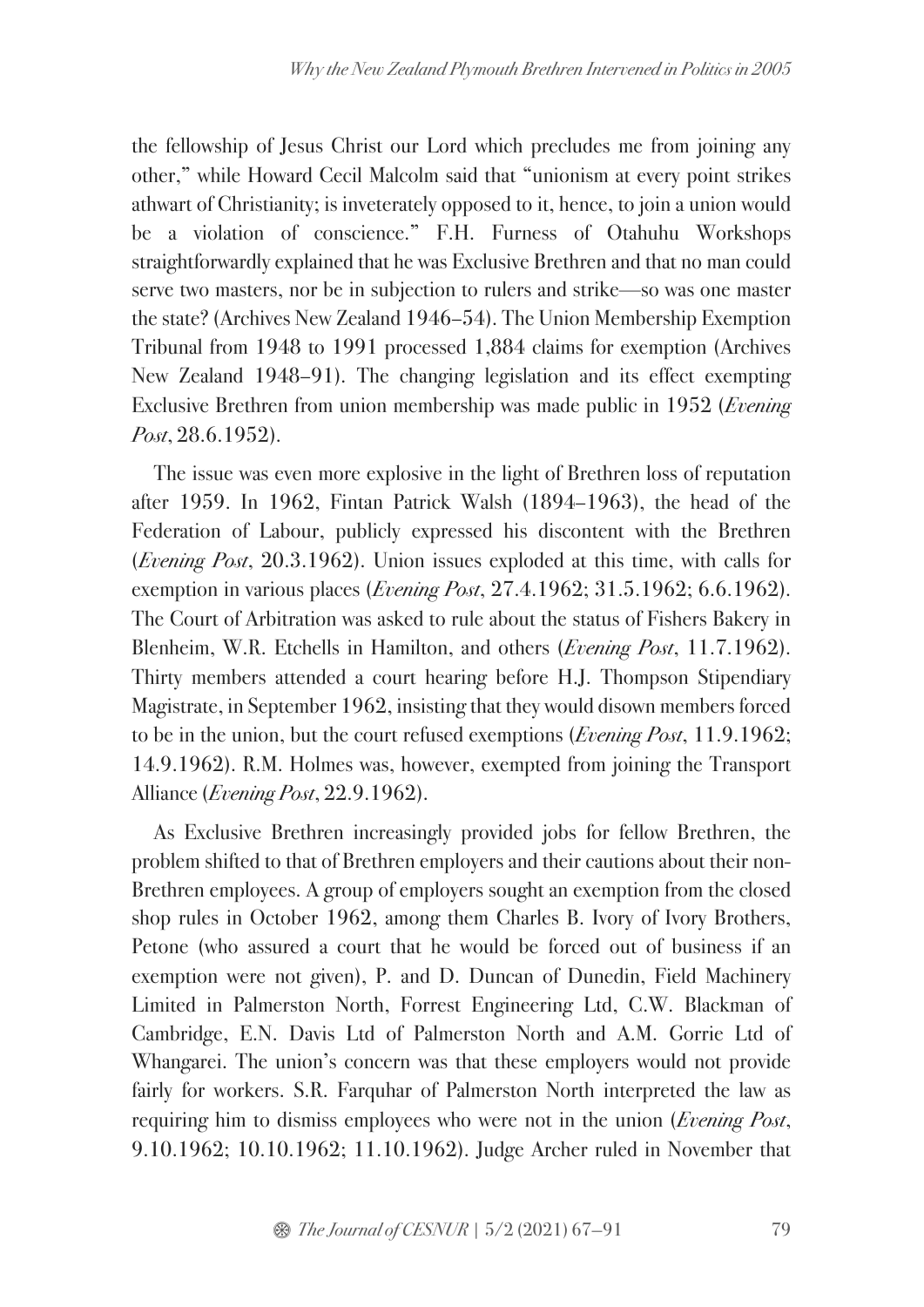Exclusive Brethren could employ fellow members who were not union members, but this was the only exemption that was available to them (*Evening Post*, 2.11.1962).

The issue continued in a new form, as the character of Brethren businesses changed. The traditional or farm related businesses expanded, and some very canny investments made the group very wealthy. The Employment Relations Act of 2000 (designed by the Labour Government to help unions recover from years of deregulation under the National Government of 1990–1998) granted an exemption from union access to employers of less than 20 workers where the owner was members of a religious society—legislation designed to assist the scruples of Exclusive Brethren (Honey 2007). The growth of Exclusive Brethren businesses meant that many non-Brethren employees were quite vulnerable. At that time, 649 employers had exemption rights. In a very curious case in 2004, Maurice Clist, the owner of the Fort Richards laboratory in South Auckland, decided to prohibit people speaking in foreign languages in the lunchroom. In reaction to this astonishing demand by this Exclusive Brethren employer, the large EPMU union asked Parliament to rescind right of Exclusive Brethren to bar union officials from their workplace (*New Zealand Herald*, 26.6.2004; 1.7.2004). Clist defended his actions by explaining that he was "just following my conscience. I am answerable to God. The principle is the issue and I really have to follow my conscience" (*New Zealand Herald*, 25.8.2004).

# *Alleged Abuses*

By the early 2000s secular society in New Zealand and Australia widely suspected closed religious groups of sexual abuse. Inevitably some of this suspicion was directed at the Exclusive Brethren, and may have colored reactions to their political engagement. There have been some allegations about this in connection with the Brethren, and there were allegations swirling in Nelson about this time. Moreover Ngaire Thomas, a former member of the Exclusive Brethren, in 2004 published a colorful account of her life in the Brethren that reflected that young women were frequently abused in the Brethren by the young men (Thomas 2004, 79, 83, 128–29; Cornell 2007). In 2016, a New Zealand newspaper gave publicity to an English doctoral student's unverified claim that Exclusive Brethren had a higher rate of sexual abuse than typical people in the community.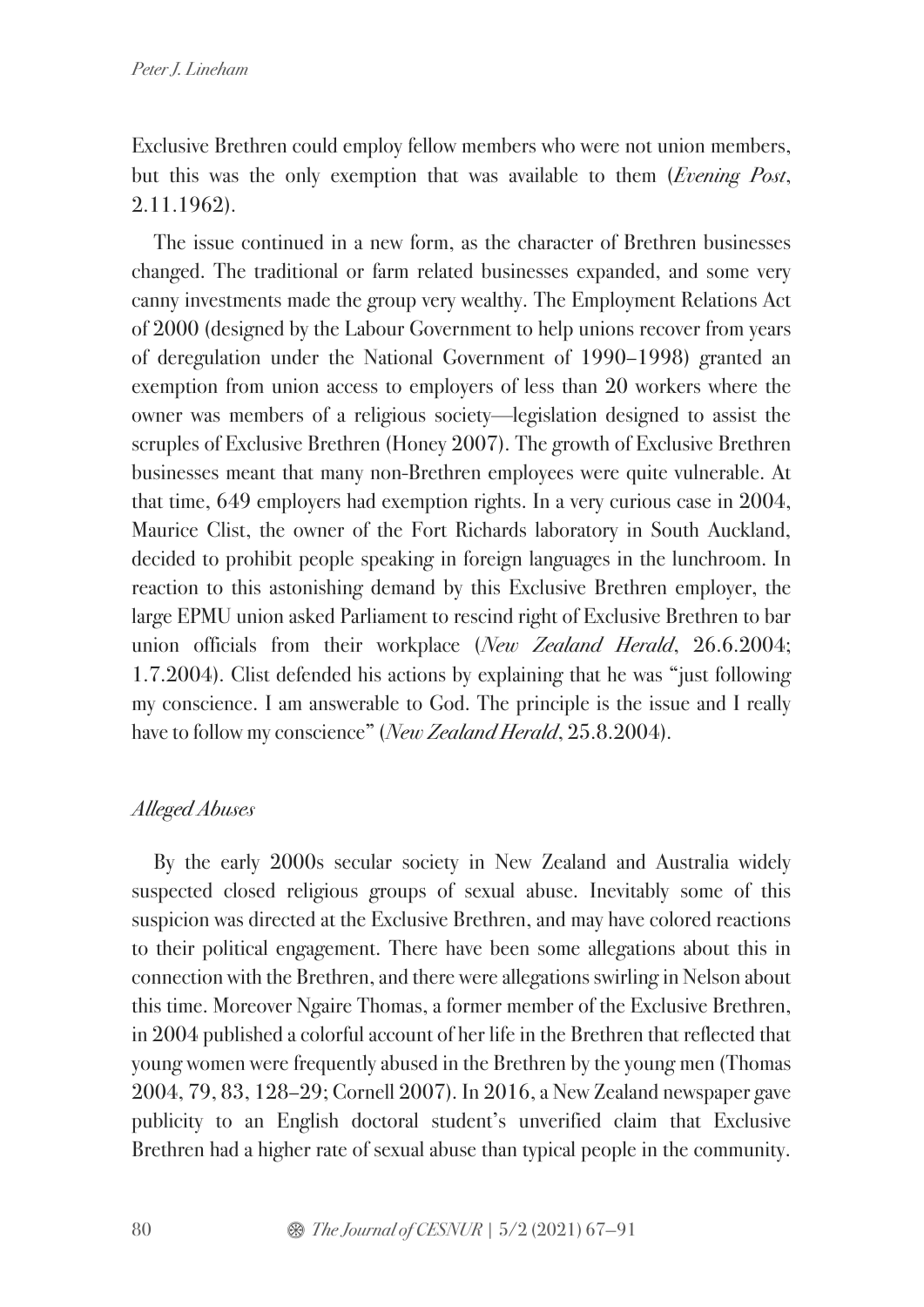Exclusive Brethren authorities responded fiercely, criticizing the methodology of the process (Hurley 2016; [PBCC] 2016). There is a public impression that sects are places where sexual abuse flourishes, and there may be some truth in the argument that a closed group is inclined to protect its own, but Brethren certainly have no intellectual sympathy with sexual abuse, and have handed known offenders over to the police. The Exclusive Brethren were not named by the Australian Royal Commission into sexual abuse, which has castigated many church bodies. Some of those excluded from the Brethren stand accused of immoral conduct (Hubbard 2009).

Sectarian groups have faced a suspicious reception particularly since various American groups (the Peoples Temple, the Branch Davidians) have been involved in mass deaths. In New Zealand this has led to suspicion of Gloriavale, a Pentecostal communitarian group. The Brethren have needed and wanted to keep very distinct from this reputation, and some of their actions suggest how very different they are, separatists with a more positive outlook about the secular government.

# *The Growth of Separate Brethren Schooling*

Until 1993, Exclusive Brethren attended state schools, although they were exempted from attending school assemblies. Higher education was not permitted after the 1960s. In some schools attended by significant numbers of Brethren children, for example Dargaville District High School and Onslow College, the issues were well traversed. Then in July 1991, Bruce Hales, son and future heir of the then leader, John S. Hales of Sydney, wrote to the Marsden High School principal, outlining a philosophy for a separate system of education. Their school was registered in September 1993, and covered years 7-9, while students in years 10-12 were enrolled in distance education. Then an emphasis on separate schools employing qualified teachers was authorized (Westmount Education Trust 2002). In England 64 schools were organized into the Focus Education Trust as from 2004 (Focus Learning Trust 2004).

In New Zealand, this policy was slowly implemented from 1993. Home schooling was widely used by Brethren for the junior years, secondary schooling was expensive, and because they had no qualified teachers, they needed to employ people from outside. In New Zealand they were enrolled in the Correspondence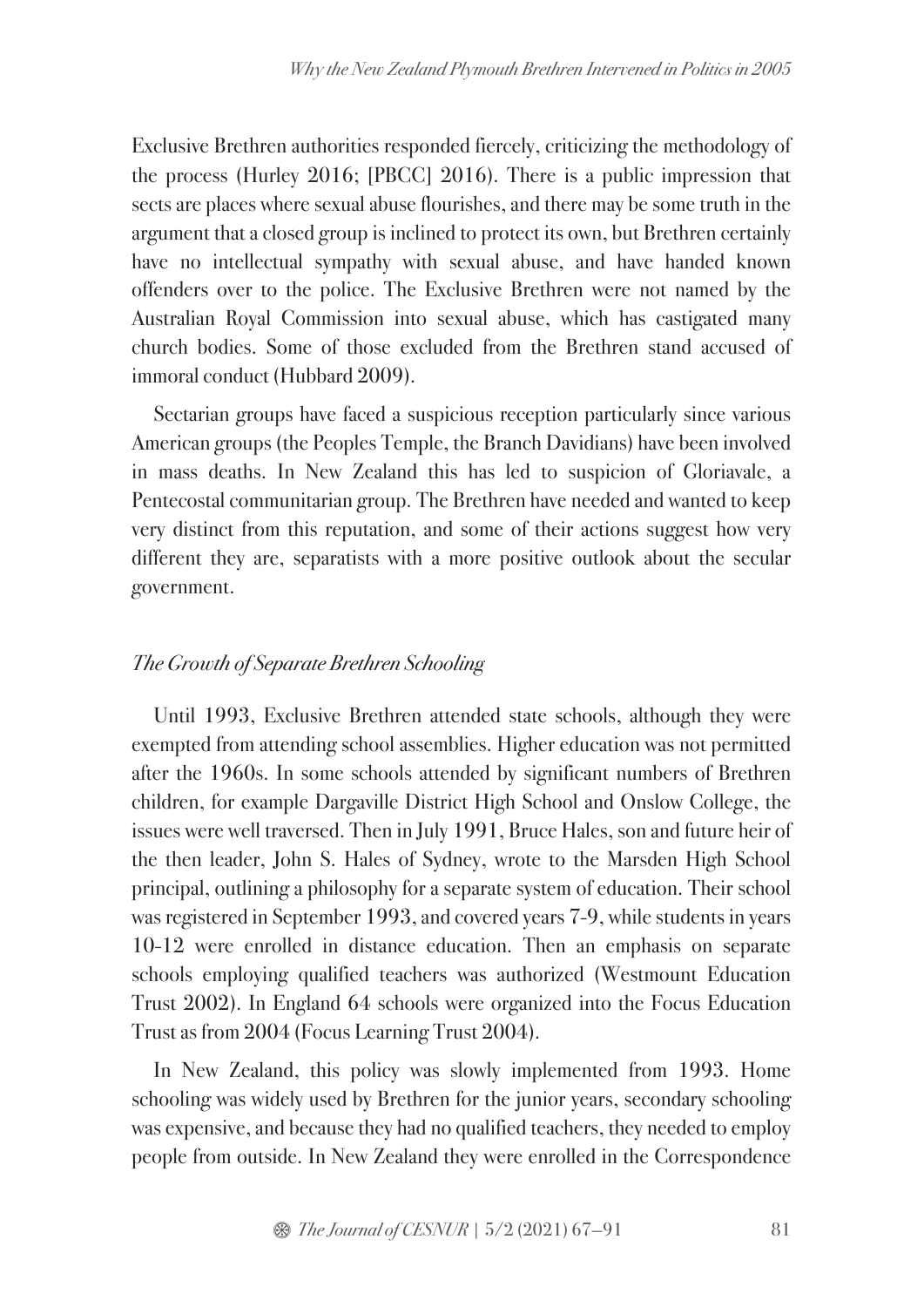Schools (Lockey 1994). Internationally, Brethren schools began to be established around 2000, especially for intermediate aged children and above. Bridgemount School was established in Auckland in May 2001; and Aurora College in Invercargill in 2001 with fourteen pupils. In November 2002, a national meeting was held of the Westmount Education Trust at the Bridgemount campus. It was attended by representatives of the school trusts throughout the country including Stephen Crawshaw, Garth Currie, Mark Hewitson, Peter Hickmott, Greg Mason, Steven Moore, Neville Simmons, Andrew Smith, Jeremy Suckling, John Anderson, Stephen Hales, and David Stewart, representing the fifteen education trusts that had been established. The strong emphasis came on a unified approach, guided by Bruce Hales. So, gradually the schools became campuses of a single College with branches throughout New Zealand (Lineham 2017b). There were 88 students in Auckland and up to 950 students as additional sites were opened in Wellington, Northland, Westport, Nelson, and Christchurch (the latter with 75 students) (Ministry of Education n.d.). By 2006, there were 661 students in these schools, 338 below year 11 and none in year 13 (Ministry of Education n.d.). In Dunedin, permission was granted to build a school in December 2006 but in 2019 the decision was made to merge the schools in Dunedin and Invercargill on a combined site in Gore (Kelly 2019). In 2009, the roll stood at 1,555, and government funding of \$2 million was acknowledged (*Press*, 31.1.2009). Then in 2010 there was controversy when the KeriKeri campus (in the far north) sacked a teacher who had used a contemporary version of King Lear in English classes (*New Zealand Herald*, 2.5.2010; Barratt 2010). The 2017 ERO report indicated that there were eleven campuses, and that the schools belonged to an international body, OneSchool Global Organisation. That report said that there were 1,612 students in the school covering from Year 3 to Year 13, and it noted that all of them were of European ethnicity (Education Review Office 2017). Since then, the schools have been renamed "OneSchool Global" along with 130 associated schools throughout the world, and the roll remains stable at 1,626 in 2020.

Separate schooling was a very expensive solution, and it has focused much of the energy and capital of Brethren in recent years. For example, the Westmount campus erected in Palmerston North in 2018 cost some \$10 million (Tuckey 2018). As for higher education, since about 2005 Exclusive Brethren have been permitted to enroll for extramural studies. This will enable them to be less dependent on outside professionals.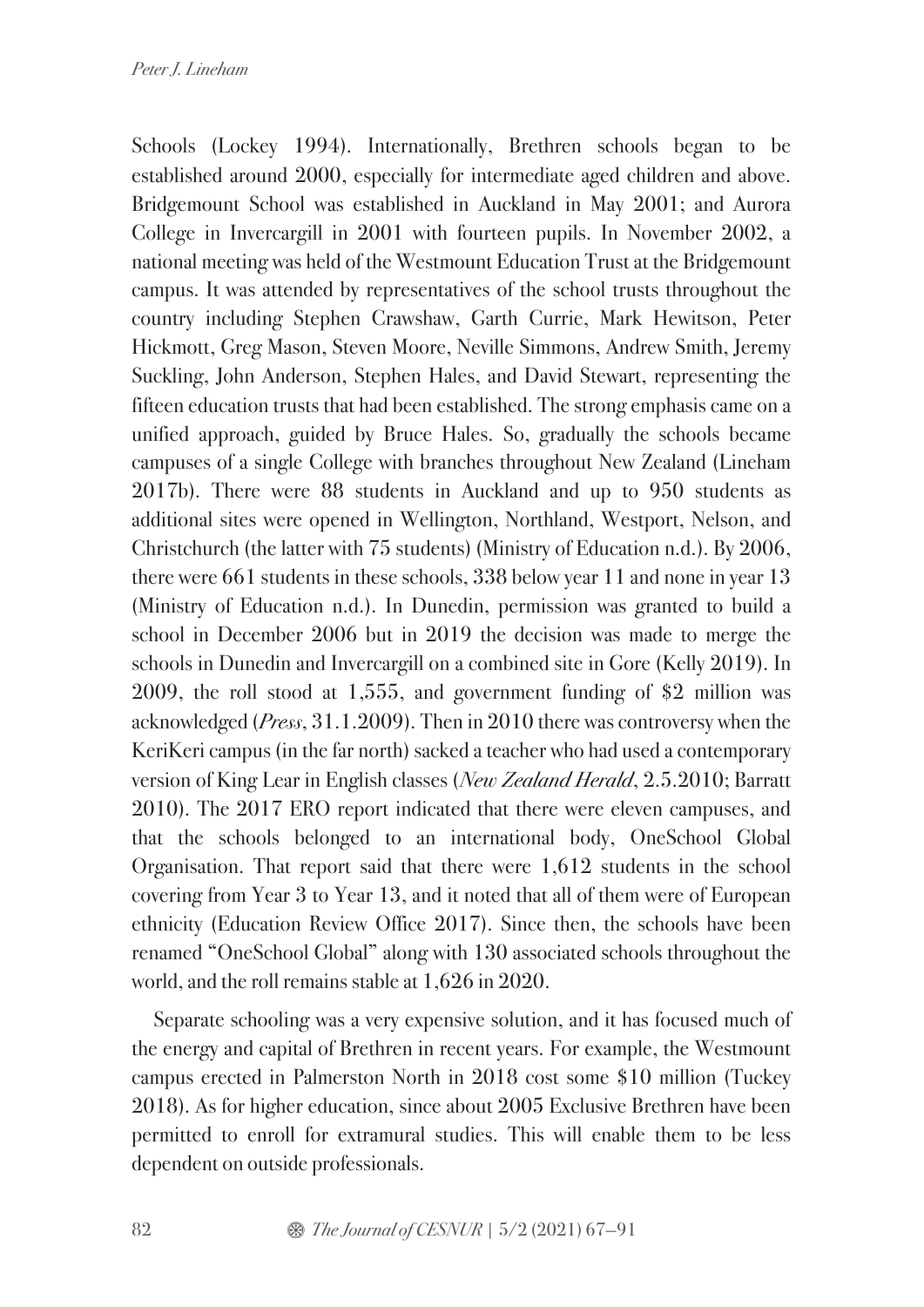### *Political Involvement*

These changed features of Brethren life in one sense have marked them out as a separate community, even more distinct from the general world. Yet in another sense they have subjected the Brethren to state regulation, from education, tax, and customs agencies. Operating as a block, the Brethren count as significant clients, for example in the purchase of computers, telecommunication, travel, and business support. Under Bruce Hales, they have smartly recognized that they can maximize their benefits by acting as a collective. It was this factor, along with the classic response of the small employers in resisting government interference, that seems to have been critical in attracting them to political engagement.

Certainly, there was a moral element as well. As early as 1993, Exclusive Brethren in the United States lobbied the US House and Senate on 29 July 1993 in support of an attempted ban on homosexuals in the military. They were also concerned about abortion legislation (Scott, Markham, and McGregor 1993; "Conscience and Freedom of Choice" 1992). Under Bruce Hales, however, their concerns broadened. In 2004, "our beloved brother" (Bruce Hales), deemed that "the re-election of President Bush is extremely critical," and Brethren were urged to do what they could to support this, and to highlight critical issues in Israel and against same-sex marriage, but also advocating for America to gain a proper healthcare system (Commission for Representation to U.S. Government 2004). (The latter concern probably suggests that antipodean health systems set the standard in their minds.) A leaflet was widely distributed, "America is at the Crossroads," highlighting the threat to true marriage, the threat to our schoolchildren and the threat to human life" (Defending Moral Values 2012). There were similar interventions in Australia. A letter to John Howard, the Australian Prime Minister, praised him for his involvement in the Iraq War and criticized the United Nations ([PBCC] 2003). They appear to have paid for an advertisement in support of John Howard in the 2004 federal elections authorized by Stephen Hales (Bruce Hales' brother). The brochure, "The Green Delusion," issued in New Zealand in 2005 was a modified version of a brochure distributed in Tasmania, "funded by a group of concerned Tasmanian families" in 2004 ([PBCC] 2004). Some thought the central concern of the Brethren was homosexual marriage, but if so, it was rarely explicit in their published literature (Marr 2006). The Brethren were intensely opposed to Bob Brown from Tasmania, the Greens leader and Australian Senator 1996–2012, a controversial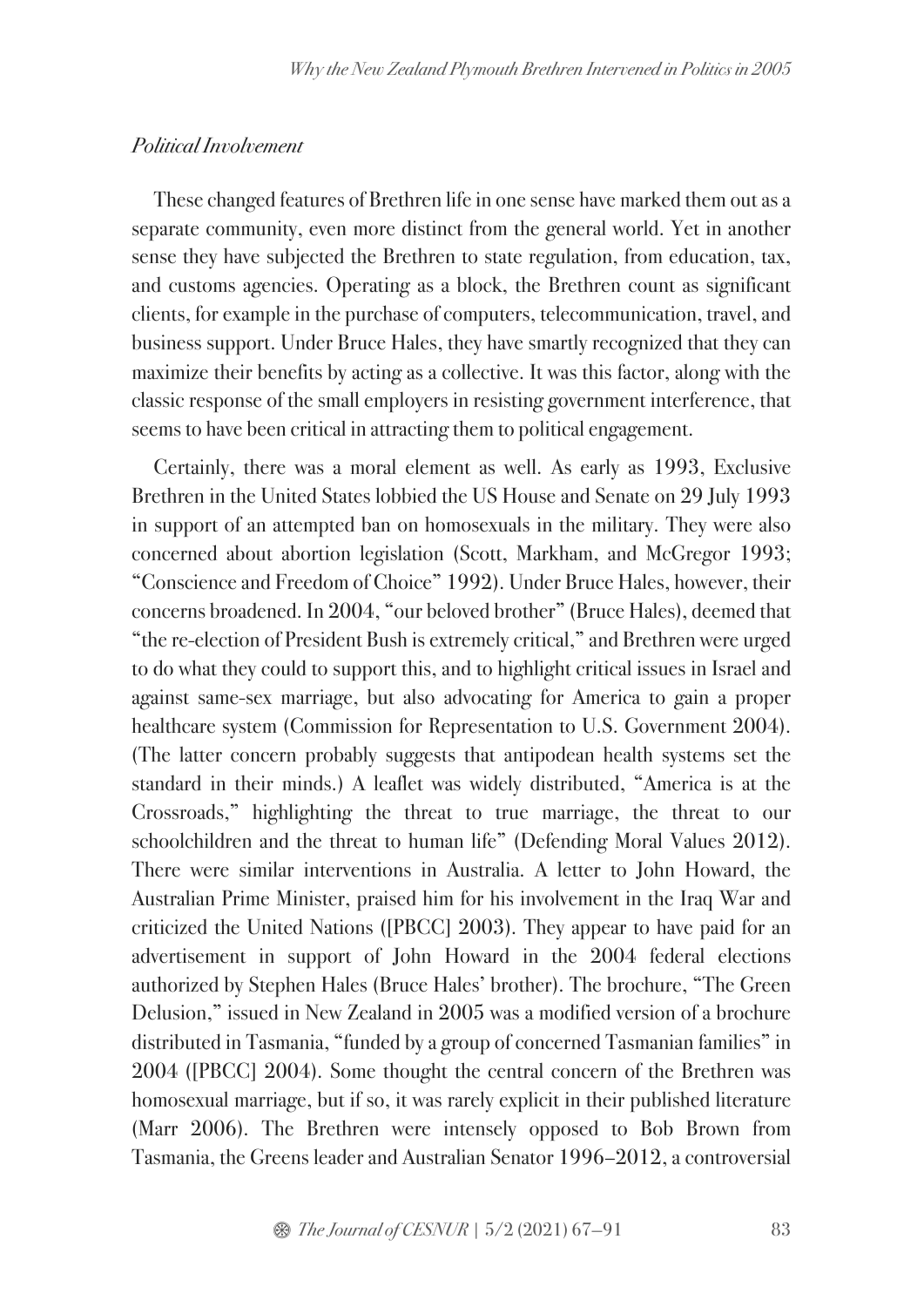gay politician notorious for his opposition to Australian involvement in the Iraq War. He demanded in 2006 that Brethren political interventions be reviewed, but the Senate voted against this. Brown suggested that their motivation was legislative protection of their efforts to protect their interests when members left the movement, but the Senate seems to have viewed his campaign as a personal vendetta (*ABC Premium News*, 27.12.2006).

The leader of the PBCC from 2002, Bruce Hales, was much more a man of the world than most of his predecessors. He and fellow Brethren shared concerns often expressed by small businesses that growing regulations were hampering their business growth. There was a surprisingly secular focus on monetary pressures. The Exclusive Brethren regime today seems much less theological and more pragmatic, but no less closed and exclusive (Dent c. 2007).

These political interventions before 2005 in Australia, Canada and the USA were in contexts where third party pressure groups were permitted a great deal of freedom. In New Zealand, regulation extended even to electioneering. Moreover, in those cases they were supporting the existing government. In New Zealand, they found themselves in 2005 very alienated from a government led by a woman (Helen Clark) with a radical social agenda (civil unions and the legalization of prostitution had taken place in 2004), and intent on increasing business regulation after fifteen years of deregulation. So, there were particular reasons for their intense hostility to this government, although, as Massimo Introvigne has shown, there were parallel intense pressures at the time over their registration as a charity in Britain and elsewhere (Introvigne 2018, 100–2).

# *The Brethren Versus the Left*

There can be no surprise, therefore, that the Brethren in New Zealand identified with the National Party. That party had struggled with its directions and leadership in the face of Clark, and chose Don Brash, the academically highly trained former head of the Reserve Bank, as their leader in 2003, shortly after his election to parliament. Brash marked a move to the right for the party, with his opposition to Maori ambitions. Brash, son of a noted Presbyterian minister, but a divorcee, was not naturally likely to have any affinity with the Brethren, but he had chided Helen Clark for her moral values, and had unexpectedly voted against gay civil unions in December 2004 (Goldsmith 2005). The Brethren had published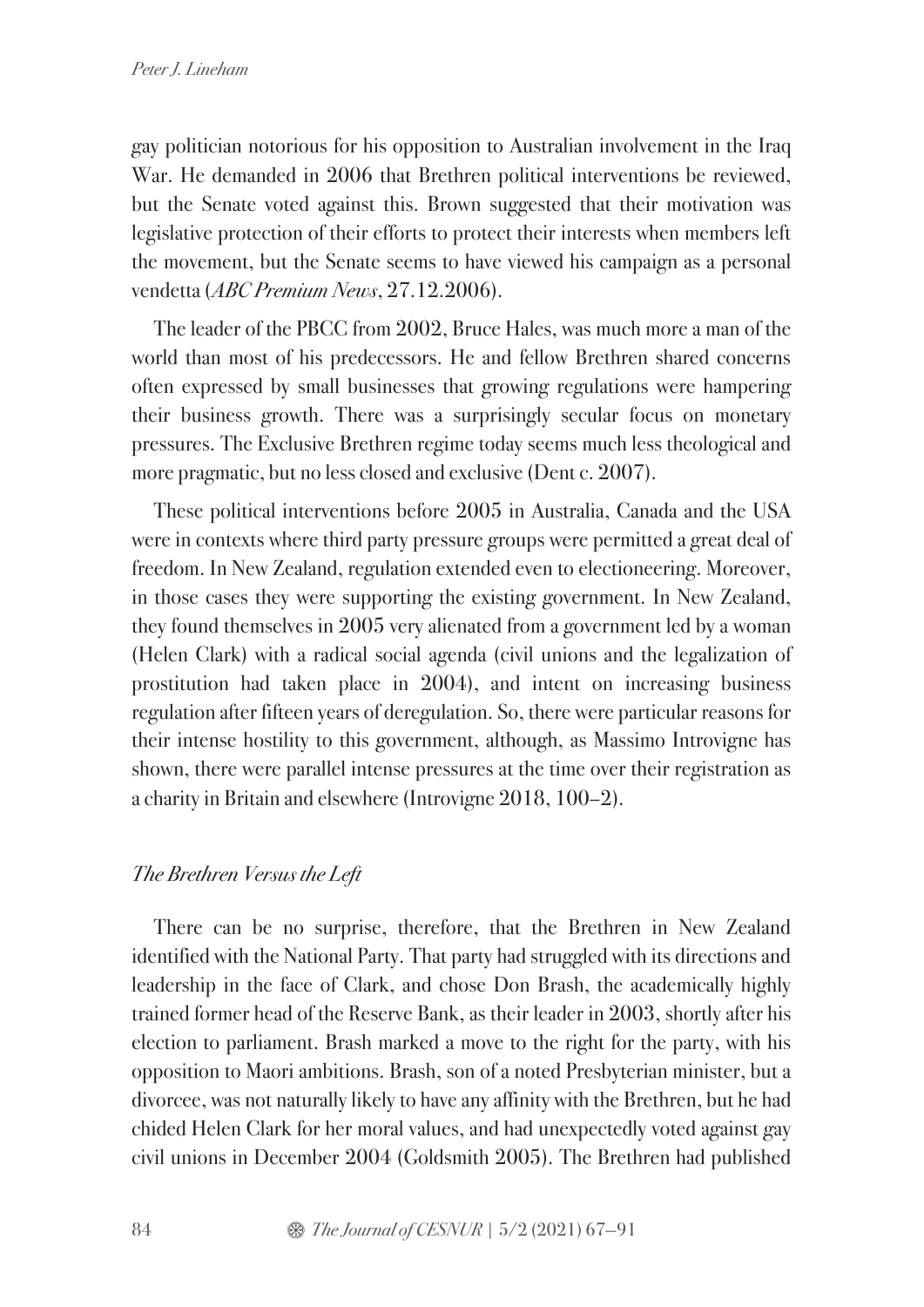anonymous advertisements against the legislation at that time, describing it as immoral (Hager 2006, 285). Then in April 2005 the Brethren issued a series of newspaper advertisements criticizing the government's defense and nuclear policies. At an expense of \$350,000, they sought to provide a "wake-up call for all New Zealanders" (Hager 2006, 20–1). Hager has reproduced a fascinating email sent to Don Brash and John Key (also a National politician and successor to Brash) on 24 May 2005 in which Ron Hickmott indicates that he and Doug Watt had met with Stephen Joyce (senior National party MP), and now wanted to use seven brochures to raise support for National from younger voters and had \$1 million dollars to fund this (Hager 2006, 332).

Secret discussions with National officials and party leaders commenced soon after this. Their coyness in the brochures about specifically urging people to vote National seems to have been based on advice Ron Hickmott sought on 8 June 2005 from the Chief Electoral Officer, David Henry. Describing himself and his colleagues as a group of "Christian businessmen concerned as to the course and direction of the current [government]," he explained that they had a budget of \$1.2 million with the goal of "Getting party votes for National." They wanted to know how they could help and asking clarification that "anything we do does not *compromise National's funding position*" (their emphasis). They wanted to know how far they could directly assist National candidates (Young 2007). This seems to have been the backdrop for the discussion, although Hager's claim that National suggested the content and format of the brochures seems to be contradicted by the earlier Tasmanian use of the same arguments. The fact is that the Brethren saw the election of National as their key goal.

The more disturbing side of the campaign was the personal attack on Labour members. This continued after the National defeat in the 2005 election. Brethren involvement persisted, and they seem to have commissioned a search for "dirt" on Labour members, including on the Prime Minister, Helen Clark, and her husband, Peter Davis. In September 2006, a Brethren member, Philip Hayward, made allegations about Davis, hinting obliquely about references made in *Investigate* Magazine, a right-wing publication. These seemed to be implying that Davis was gay and had been in trouble with the law in foreign jurisdictions (Kay and Small 2006). TV1's Sunday program had alleged that private detectives were trailing various Labour members (*Press*, 26.9.2006; *Sunday Star-Times*, 1.10.2006; *Southland Times*, 21.9.2006). This awakened Ms Clark's fury, and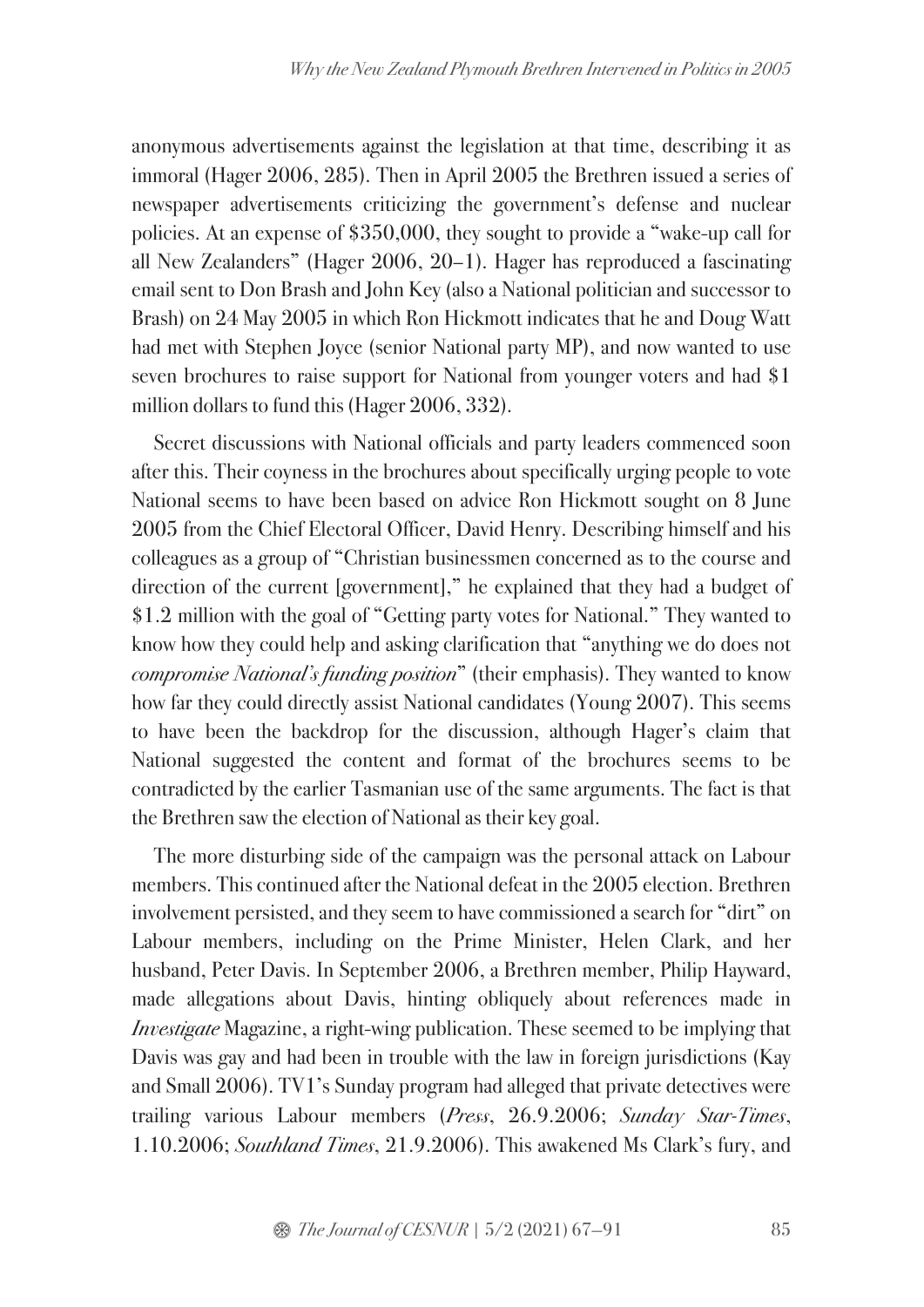it shocked Don Brash into cutting ties with the Brethren and urging National MPs to do the same.

The argument of Nicky Hager's *The Hollow Men* did not focus on the Exclusive Brethren, even though it featured their involvement. Its focus was on the National Party and its determination to use whatever means it took to win power in the 2005 election. Hager argues that it dressed up a very right-wing politician into the guise of a moderate and open politician in order to gain power against Helen Clark's Labour Government, which had a strong sense of purpose shaped by her emphatic approach to issues.

The Exclusive Brethren are wheeled out as the classic evidence of this deceitful conduct. Hager makes no real attempt to understand the Exclusive Brethren; indeed, it strengthens his case to present them in a very stereotypical way. This was certainly true of the journalism of the period as well. Partly this was because there was a real change in Exclusive Brethren behavior after 2002, although not a change in their outlook. It is easy to demonstrate that behind the view that politics is not an activity for Christians to engage in, Brethren are very uniformly shaped by their small service businesses, which almost by definition resist government regulation and interference. The first step which occurred under John S. Hales, was to identify God's purposes with a particular political outcome. Under Bruce Hales, the change was to act smartly and surefootedly on this, and to seek to get some returns from this. The huge backfire to Brethren engagement took the Brethren by surprise. Earlier political engagements had largely passed under the radar, or been the subject of only passing comment. Brethren had not understood the suspicion of New Zealanders towards them. They had not understood how ridiculous their stance looked, since they were so committed to politics yet not prepared to vote. It seemed to most people the essence of abuse of democratic values. This hostility was a dire discovery for the Brethren, although any knowledgeable critics should have known that they held little faith in democracy.

Brash decided after the public outcry to cut links with the Brethren. But the evidence produced by Nicky Hager strongly implicated him in knowing and valuing Exclusive Brethren assistance. Brash's emails were leaked to Nicky Hager presumably by a National insider annoyed at what had occurred, and he was able in *The Hollow Men* to show the extent of discussions that had gone on between Brash and the Brethren, despite denials at the time. In the end, this mis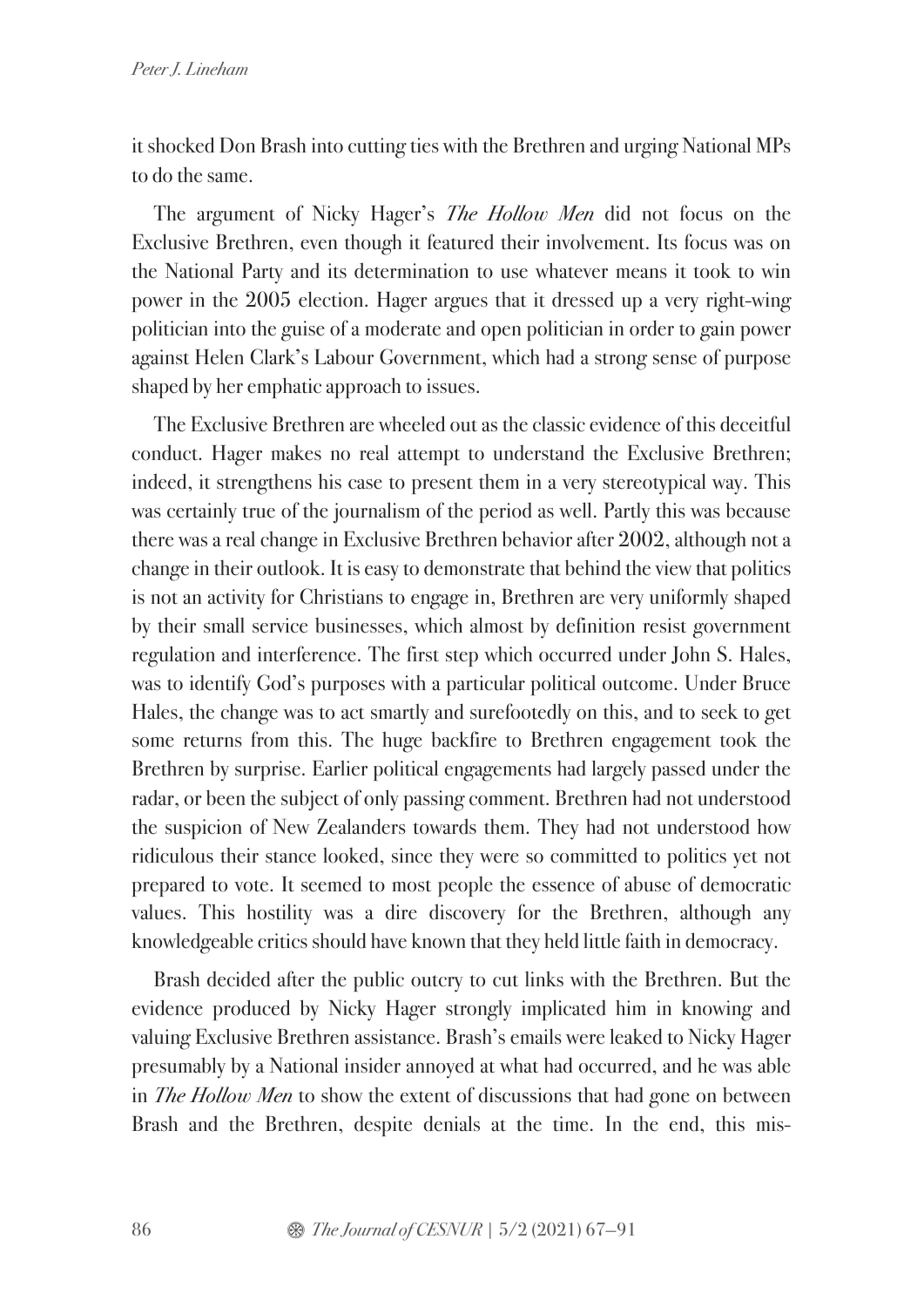judgement helped in the alienation of Brash from the National Party, for they believed that the Brethren links cost them the election victory they deserved.

### *Conclusion*

The Exclusive Brethren have continued their modest but steady growth in New Zealand (largely through biological growth) in the years since 2005. There have been several more public controversies. But political parties are now very wary of their offers of assistance, and they have had to find other ways to achieve their ends. There is no evidence that they have backed away from political concerns, however, where those politics have suited their broader purposes. In essence their goals are not religious as such, but rather the protection of their community and its independence.

They are, however, much more conscious since 2005 that their public reputation is a problem. A striking feature of recent Plymouth Brethren has been a search for public acceptance. After the Christchurch earthquake on 22 February 2011, Doug and Campbell Watt of OMC Power Equipment responded to the need by rushing concrete cutters to the emergency teams at the destroyed CTV Building. They then called upon fellow Exclusive Brethren throughout the country to provide meals to the emergency workers at Latimer Square for the next nine days, supplying some 2,000 meals a day (Parsons 2014, 25). Perhaps this was an important step towards the formation of the Rapid Response Teams (RRT) in 2013. RRT especially in Australia has been a significant tool to improving their public reputation. They have carefully made their support for good causes known, and been happy to receive some public attention, recognizing that this may in fact be good for the community (Knowles 2020). A named New Zealand Board chaired by Cameron Prestidge also includes Eddie Davis from the Rangitikei, Daiel Steele, a horticulturalist in Auckland, Danny Blampied of Northland, Jeff Wearmouth of Kaipara, Matthew Smith of the Hawkes Bay, Milton How (who is "highly skilled in IT and technology,") Kingsley Smith of Timaru and Ronnie Malcolm of Nelson, and they make much of public and government support (RRT 2020).

The 2005 events doubtless were a warning for the Brethren. In some ways, they confirmed the Brethren on a cautiously more open approach to the world around them. They remain, however, fundamentally separatists.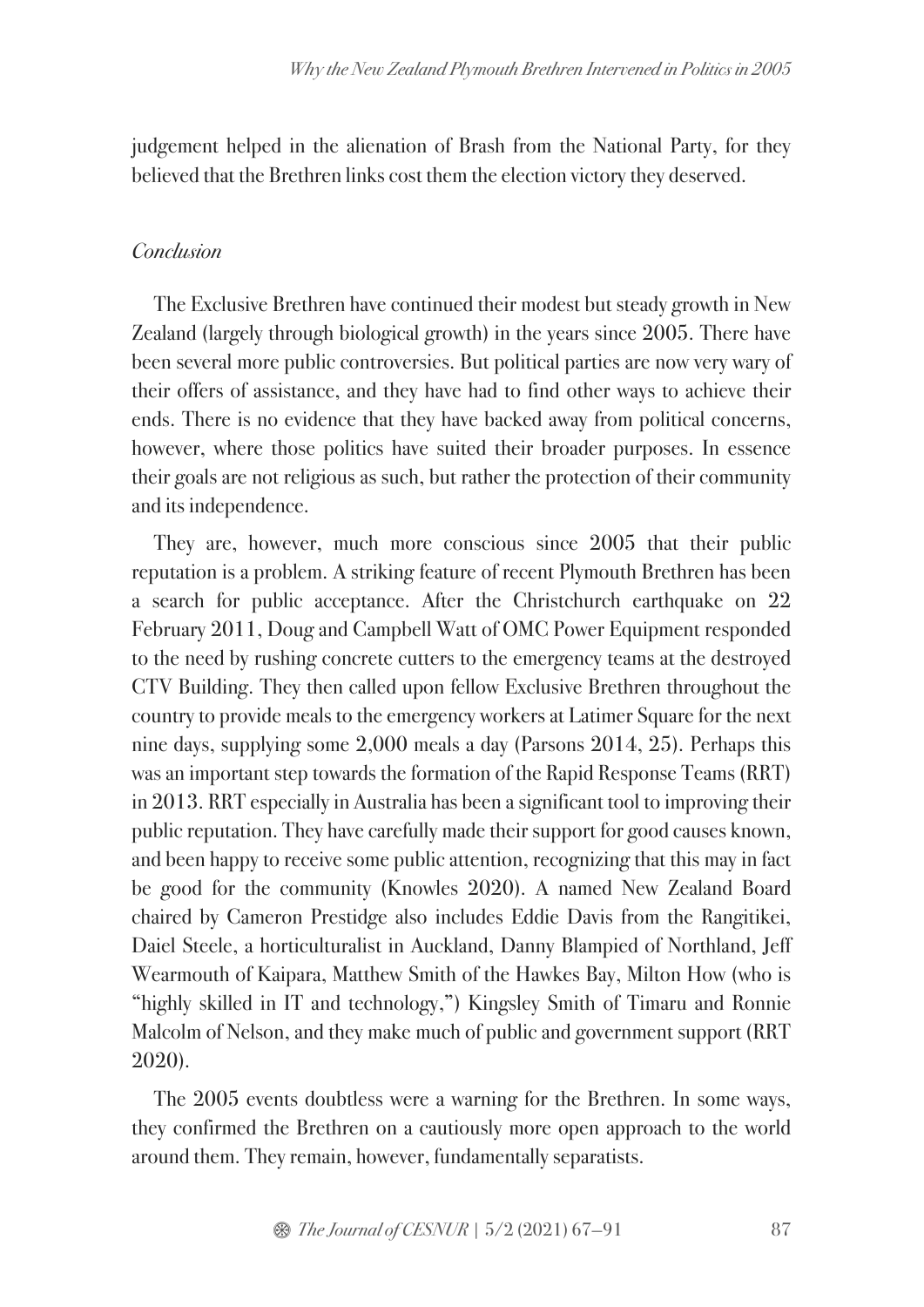# **References**

Note: Information from daily newspapers is indicated in the text with the date when it was published, but not included in these references, except for some major articles referenced under the name of their authors.

- Ahdar, Rex. 1996. "Religion as a Factor in Custody and Access Disputes." *International Journal of Law, Policy and the Family* 10:2:177–204.
- Archives New Zealand. 1946–54. Wellington, R series 3, 11/4806/2. 1946– 1954.
- Archives New Zealand. 1948–91. Department of Labour Union Membership Exemption Tribunal. W3911.
- Barratt, Joseph. 2010. "Sect Pupils in a Class of Their Own." *New Zealand Herald*, May 9.
- Brett, Cate. 1993. "Suffer the Little Children." *North and South* March 1993:  $40 - 51$ .
- Brown, Sheryl. 2005. "Exclusive Brethren Controversy." *Manawatu Standard*, September 7.
- Chapman, Paul. 1999. "Computers Shunned by Some." *Northland Times and Rodney Reporter*, September 22.
- Commission for Representation to U.S. Government, The. 2004. Letter. May 10. [Author's collection. A series of letters were also submitted along the same lines.]
- "Conscience and Freedom of Choice." 1992. August 10. [Author's collection].
- Cornell, Mark. 2007. "Behind Exclusive Brethren Lines." *Press*, May 19.
- *Craccum*. 1970. "Just a Further Walk from Thee." Victoria University Students Association, Wellington, July 8:9.
- EAN New Zealand [now GS1 New Zealand]. c.1990. "Conscientious Objection to Bar Code." [Author's collection].
- Education Review Office [ERO]. 2017. "Westmount School—17/10/2017." Accessed February 16, 2021. https://bit.ly/3qur4IS.
- Defending Moral Values. 2012. "America Is at the Crossroads." [Consulted in 2012 at www.defendingmoralvalues.com but no longer online. Copy in the Author's collection.]
- Dent, Russell. c. 2007. "Bruce Hales Era." [Author's collection].
- Focus Learning Trust. 2004. "Memorandum from Focus Learning Trust (DCH 136)." June. Accessed February 16, 2021. https://bit.ly/3bfTgbU.
- Geddis, Andrew 2007. "Rethinking the Funding of New Zealand's Election Campaigns." *Policy Quarterly* 3(1):3–10.
- Goldsmith, Paul. 2005. *Brash: A Biography*. Auckland: Penguin Books.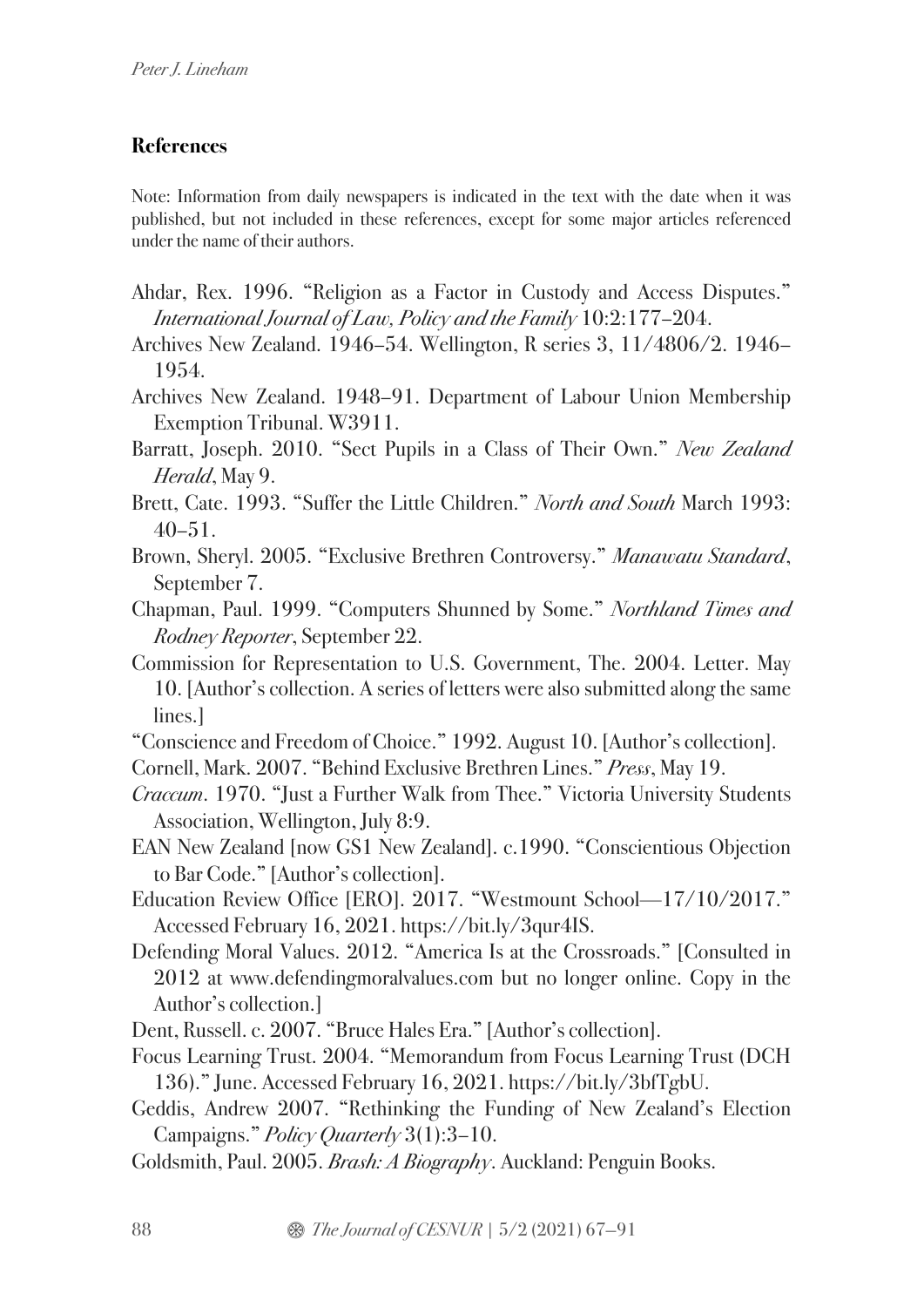- Hager, Nicky. 2006. *The Hollow Men: A Study in the Politics of Deception.* Nelson: Craig Potton Publishing.
- Hales, Bruce. 2007. "Living our Beliefs." Accessed February 16, 2021. https://bit.ly/2Zrya4Z.
- Honey, Kelly. 2007. "Freedom of Association." *Otago Management Graduate Review* 5:27–40
- Hubbard, Anthony. 2009. "'Plague' of Sex Abuse in Church Alleged." *Stuff*, October 24. Accessed February 16, 2021. https://bit.ly/2ZlJnUJ.
- Hume, Tim. 2005. "The Power Behind the Brethren." *Sunday Star-Times*, September 11.
- Hurley, Bevan. 2016. "Former Brethren Allege High Rate of Abuse in New Zealand." *Sunday Star Times*, April 24.
- Introvigne, Massimo. 2018. *The Plymouth Brethren*. New York: Oxford University Press.
- James, Colin. 2008. "New Zealand Parliament—Battles over Election Campaign Financing." *Australasian Parliamentary Review* 23(1):292–97.
- Kay, Martin, and Vernon Small. 2006. "Sect Man: I Sent Letter." *Dominion Post*, 19 September 2006.
- Kelly, Rachel. 2019. "Brethren Church To Build New Campus at Gore but Close Its Invercargill School." *Southland Times*, November 27.
- Knowles, Steve. 2020. "The Plymouth Brethren Christian Church, Media Engagement and Public Benefit." *Ecclesial Practices* 7(1):101–16.
- Lineham, Peter J. 1977. *There We Found Brethren: A History of Assemblies of Brethren in New Zealand.* Palmerston North, NZ: GPH Society.
- Lineham, Peter J. 2017a. "Sects and War in New Zealand." In *Saints and Stirrers: Christianity, Conflict and Peacemaking in New Zealand, 1814–1945*, edited by Geoffrey Troughton, 167–69. Wellington, NZ: Victoria University Press.
- Lineham, Peter J. 2017b. "Learning from History: An Exclusive Brethren Story." In *History Making with a Difference: New Approaches from Aotearoa*, edited by Katie Pickles, Lyndon Fraser, Marguerite Hill, Sarah Murray, and Greg Ryan, 73–91. Newcastle upon Tyne: Cambridge Scholars Publishing.
- Lockey, Rochelle. 1994. "Sect Returns Young to the Fold." *New Zealand Herald*, July 22.
- Marr, David. 2006. "Hell's Fury Ranks Behind Brethren's Outpouring." *Sydney Morning Herald*, September 23.

Mckenzie-McLean, Jo. 2005. "Church Linked to Leaflet." *Press*, July 9.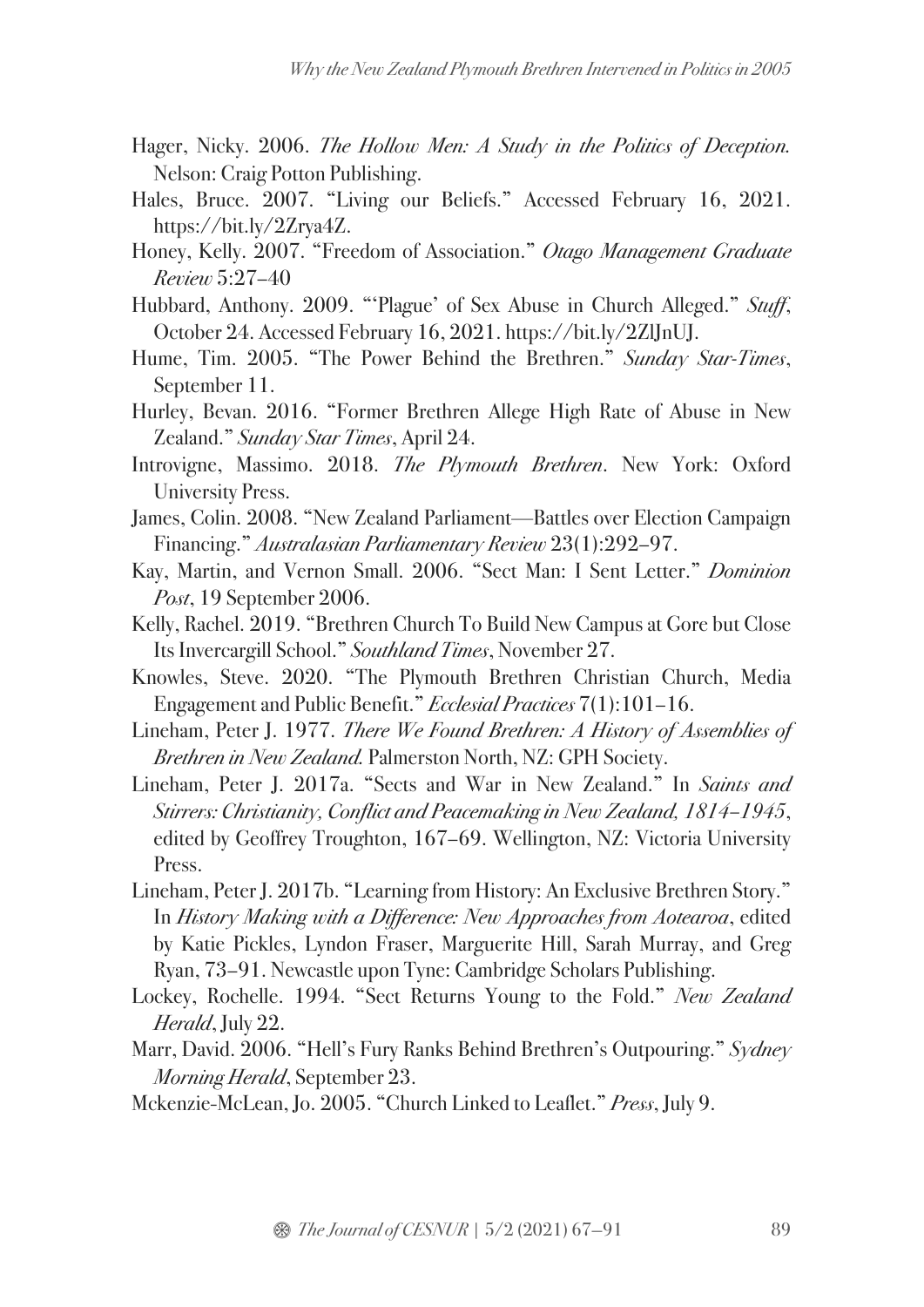- Ministry of Education. n.d. Education Counts website, providing statistics for Westmount/OneSchool Global. Accessed February 21, 2021. www.educationcounts.govt.nz.
- New Zealand Government Department of Statistics. 2001–2018. New Zealand Census of Population and Dwellings. Detailed census lists for religion for the censuses of 2001, 2006, 2013 and 2018. [My thanks to Massey University for funding access to these details].
- Parliament, New Zealand.1992. Hansard, 1992, vol 531 p 125, November 11.
- Parliament, New Zealand. 2005. "Petition 2005/75 of Graeme Murray Turley and 26 others." In "Report of the Standing Orders Committee." Accessed February 16, 2021. https://bit.ly/3setz2z.
- Parliament, New Zealand. 2006. Response presented under Standing Orders, entered in Hansard, 8 November 2006, also at J3 in *Appendices to the Journal of the House of Representatives* (AJHR) 2006.
- Parsons, Melanie. 2014. *Rubble to Resurrection: Churches Respond in the Canterbury Quakes*. Auckland: Daystar Books.
- [PBCC]. 2003. Letter to John Howard, April 28. Names of senders deleted under Section 41.
- [PBCC]. 2004. "The Green Delusion." Brochures, copies in the Author's collection.
- PBCC. 2016. "Response to Sunday Star-Times." [Accessed in 2018 from http://www.plymouthbrethrenchristianchurch.org/pbcc-response-to-nzsunday-star-times24-04-16 but no longer available].
- PBCC. 2018. "Together We Are One." [Accessed in 2018 from http://www.togetherweareone.com.au but no longer available].
- Phillips, Vanessa. 2005. "Smith 'Respects' Secretive Sect." *Nelson Mail*, September 9.
- RRT [Rapid Relief Teams, New Zealand]. 2020. "Who We Are." Accessed February 16, 2021. https://rrtglobal.org/nz/who-we-are.
- Scott, Robert P., Terence B. Markham, and John A. McGregor. 1993. "Written Submission to the Congress of the United State of America Relating to the Military Ban on Homosexuals." Submitted July 26 (and cover letter of "beloved brother," dated July 31). [Author's collection].
- Shepheard, Nicola. 2006. "Sects, Secrets and Lies." *Herald on Sunday*, October 1.
- Smellie, Ruth. 2006. Letter to author. [Personal collection].
- Thomas, Ngaire. 2004. *Behind Closed Doors*. Palmerston North: The Author.
- Tuckey, Karoline. 2018. "New \$10 million Westmount School for Palmerston North." *Manawatu Standard*, March 13.